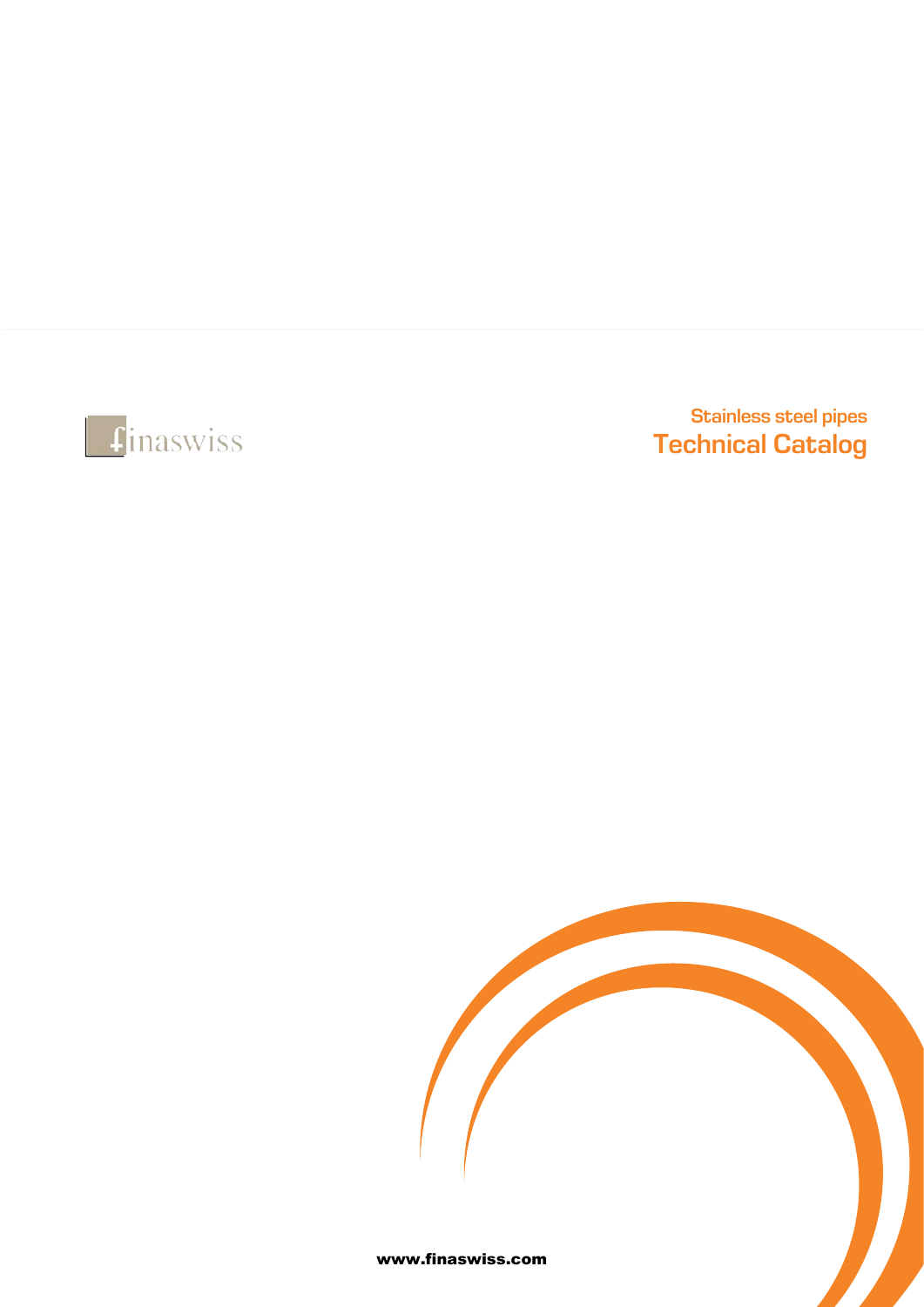| Standards ASTM A213/A213M, ASME SA-213/SA-213M, ASTM A269/269M 6 |  |  |  |  |  |  |  |
|------------------------------------------------------------------|--|--|--|--|--|--|--|
|                                                                  |  |  |  |  |  |  |  |
|                                                                  |  |  |  |  |  |  |  |
|                                                                  |  |  |  |  |  |  |  |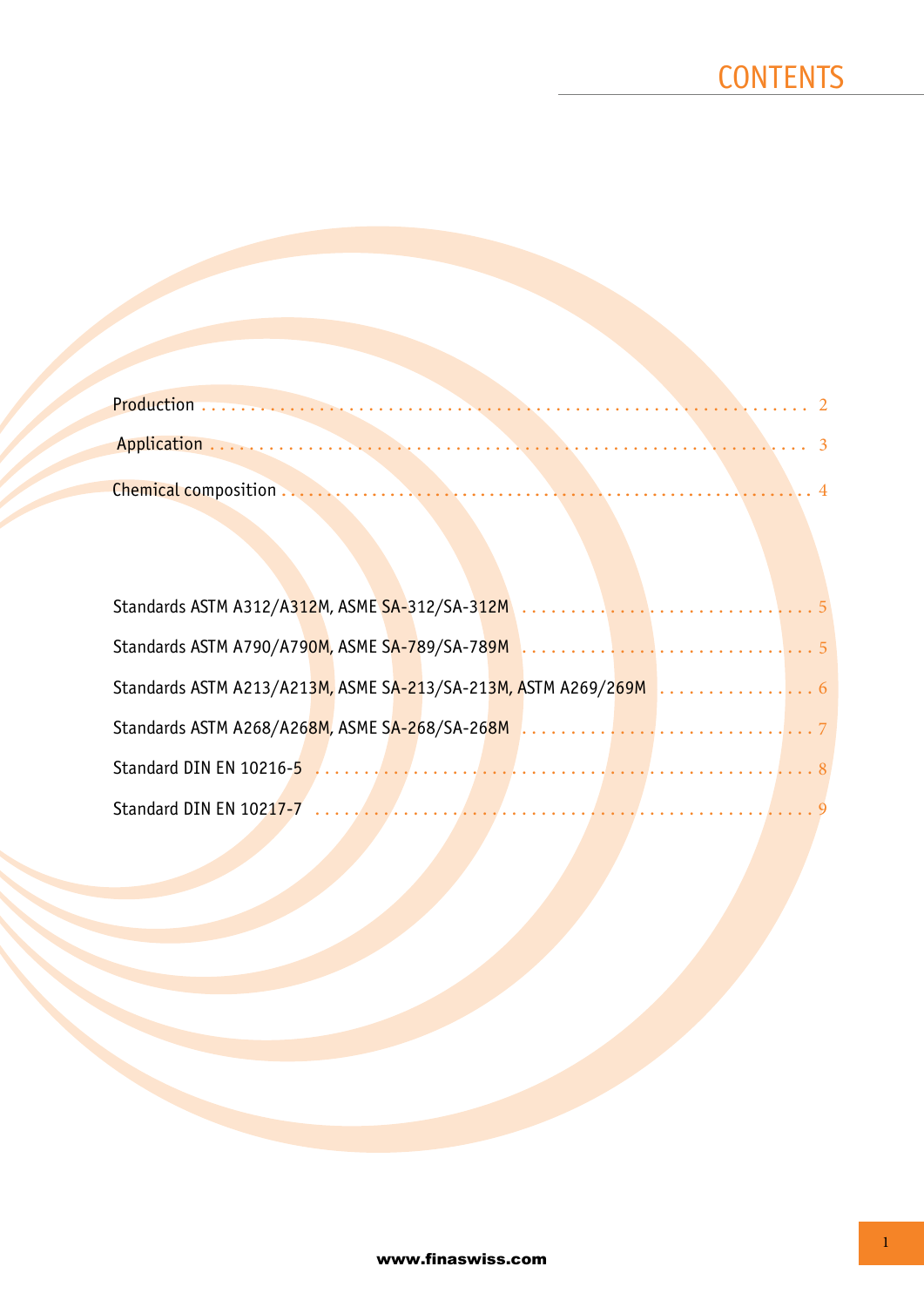

## **Production**

Main equipment for production hot rolled tubes:

- . Pressing line with horizontal press with power 2000 tons (manufacturer Clesim, France) for production tubes from 42 mm to 114 mm
- . Pressing line with horizontal press with power 5500 tons (manufacturer Mannesmann-Demag, Germany) for production tubes from 114 mm to 273 mm
- . Chemical treatment line
- . Roller-hearth furnace for heat treatment
- . Ultra-sonic and eddy-current nondestructive testing equipment
- . equipment for testing on tensile strength, yield, elongation, hardness, impact hardness, corrosion resistance, beveling machine

Main equipment for production cold rolled tubes:

- . 9 Cold-rolling mills, OD from 20 till 90 mm, max length of final pipe 9 meters
- . 5 Cold-rolling mills, OD from 10 till 133 mm, max length of final pipe 30 meters The mill is of the new type; they use the conical and curved mandrels with liquid lubricant
- . 4 drawing benches for the small dimensions
- . 2 new system of the chemical preparation, max length 25 meters
- . Furnace for bright annealed, vacuum furnaces
- . Equipment for electro chemical polishing surface
- . High-production grinding-machine
- . 9 system for Ultra-Sonic and Eddy-Current control, max length 31 m
- . equipment for testing on tensile strength, yield, elongation, hardness, impact hardness, corrosion resistance

Main equipment for production welded tubes:

- . 10 welding lines with TIG, Laser and TIG+Plasma welding.
- . Slitting machine up to 4 mm thickness.
- . Polishing up to 1400 grit.
- . 3 bright anneal furnaces.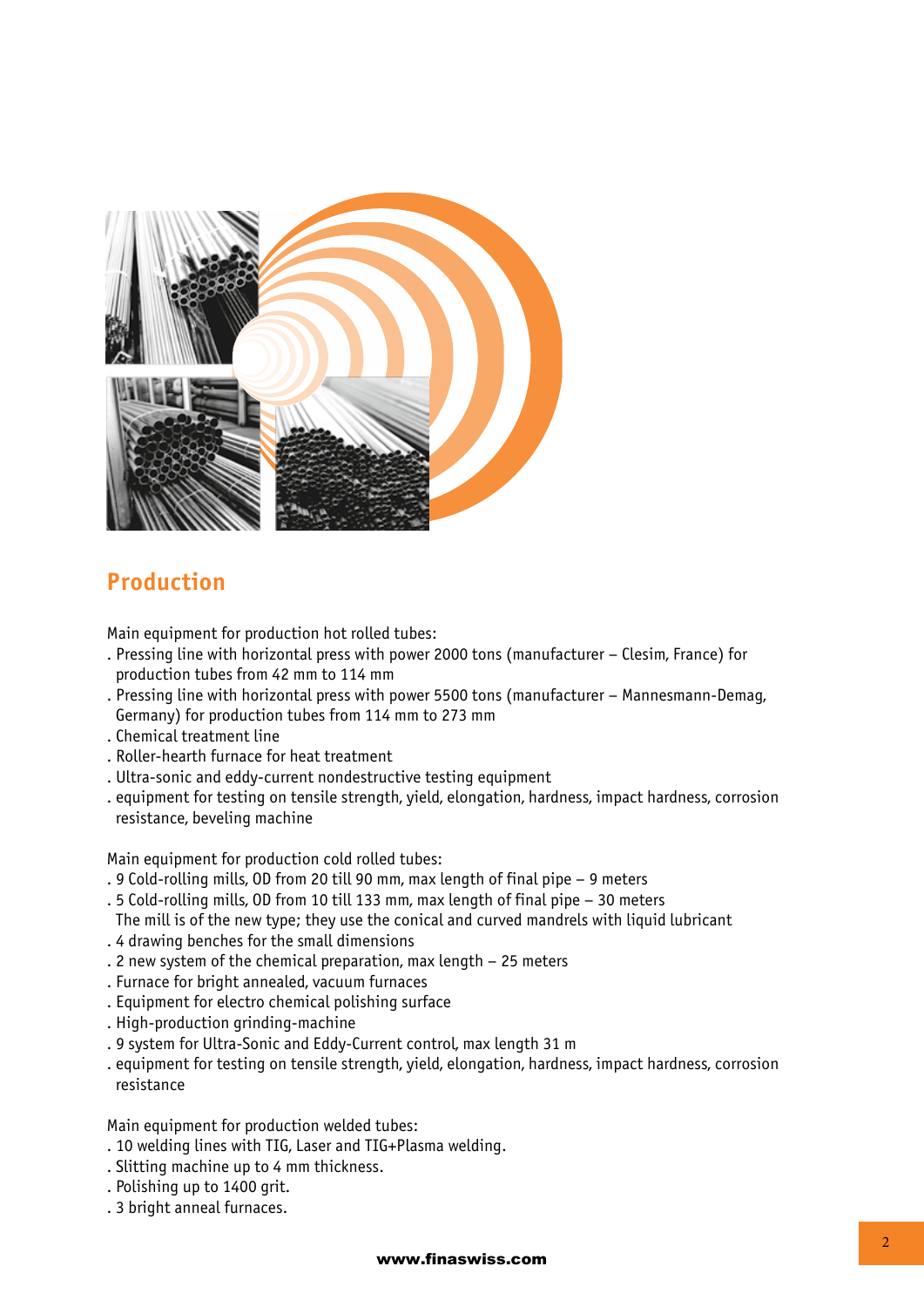# **Application range of stainless steel tubes**

## Austenitic steel

| TP304         | General-purpose stainless steel with good corrosion resistance for most applications. Used for: Bar rails, Boat<br>railings, Canopy supports, Chemical processing equipment, Chemical tubing, Column covers, Duct works, Feed-water<br>tubes, Food preparation equipment, Food processing equipment, Heat exchanger tubes, Hypodermic needles,<br>Ladders, Mechanical & structural components, Pharmaceutical processing equipment, Piping systems, Railings<br>(architectural), Traffic barriers, Water pipes. |
|---------------|-----------------------------------------------------------------------------------------------------------------------------------------------------------------------------------------------------------------------------------------------------------------------------------------------------------------------------------------------------------------------------------------------------------------------------------------------------------------------------------------------------------------|
| <b>TP304H</b> | Higher carbon content than 304L, for increased strength, particularly at elevated temperatures.                                                                                                                                                                                                                                                                                                                                                                                                                 |
| <b>TP304L</b> | Chemical plant and food processing equipment, where freedom from sensitization is required in plate thicknesses                                                                                                                                                                                                                                                                                                                                                                                                 |
| TP316/316L    | Used where higher corrosion resistance is required. Boat railings, Canopy supports, Chemical tubing, Column covers,<br>Duct works, Feed-water tubes, Food preparation equipment, Food processing equipment, Heat exchanger tubes,<br>Hypodermic needles, Ladders, Mechanical & structural components, Pharmaceutical processing equipment, Piping<br>systems, Railings, Street (urban) furniture, Textile tubing, Traffic barriers, Water pipes.                                                                |
| <b>TP316H</b> | Similar oxidation resistance to TP 316. Main areas of application: Heat exchangers, furnaces, chemical and<br>petrochemical plant.                                                                                                                                                                                                                                                                                                                                                                              |
| TP321         | Heat exchanger tubing, Chemical processing tubing, Pressure tank tubing. Suitable for heat resisting applications<br>to 800°C.                                                                                                                                                                                                                                                                                                                                                                                  |
| <b>TP321H</b> | This is the high carbon version of TP 321 which ensures greater creep resistance. Behaves much the same as TP 321<br>in oxidation resistance. Main applications: Heat exchangers, furnaces, boilers in chemical and petrochemical plant.                                                                                                                                                                                                                                                                        |
| TP316Ti       | A titanium stabilized version of 316 used where good resistance to intergranular corrosion and high temperature<br>strength is required.                                                                                                                                                                                                                                                                                                                                                                        |
| TP317         | Chemical processing tubing, Dyeing equipment, Ink manufacturing equipment, Pulp & paper manufacturing<br>equipment                                                                                                                                                                                                                                                                                                                                                                                              |
| 1.4828        | It is high-temperature steel for service at temperatures of up to 950-1000°C in dry air.                                                                                                                                                                                                                                                                                                                                                                                                                        |
| 1.4841        | It is high-temperature steel with wide application in chemical & petrochemical industries, mechanical<br>engineering. Also widely used in furnace                                                                                                                                                                                                                                                                                                                                                               |
| TP347HFG      | Mainly used for boilers in the termal power plant, reheaters and superheaters                                                                                                                                                                                                                                                                                                                                                                                                                                   |

## Super-Austenitic steel

| <b>TP904L</b> | High resistance to general corrosion in e.g. sulphuric and acetic acids, crevice corrosion, stress corrosion cracking,<br>pitting in chloride bearing solutions. |
|---------------|------------------------------------------------------------------------------------------------------------------------------------------------------------------|
|---------------|------------------------------------------------------------------------------------------------------------------------------------------------------------------|

### Ferritic and Martensitic Steel

| TP405 | Used for applications where hardening upon cooling from high temperatures must be avoided. Has excellent<br>long-time stability up to 1200°F. |
|-------|-----------------------------------------------------------------------------------------------------------------------------------------------|
| TP410 | General purpose grade for use in mildly corrosive environments                                                                                |
| TP430 | Mechanical & structural tubing, Architectural tubing, Heat exchanger tubing, Condensers, Re-heaters, Evaporators.                             |

# Duplex

| S31803 | Typically used in heat exchangers, gas scrubbers, fans, chemical tanks, flowlines, marine and refinery applications.                                                                    |
|--------|-----------------------------------------------------------------------------------------------------------------------------------------------------------------------------------------|
| S32750 | Used in oil & gas, chemical process, power industries. At that heat-exchangers are main application                                                                                     |
| S31254 | With high levels of chromium, molybdenum, and nitrogen is especially suited for high-chloride environments such<br>as brackish water, seawater and other high-chloride process streams. |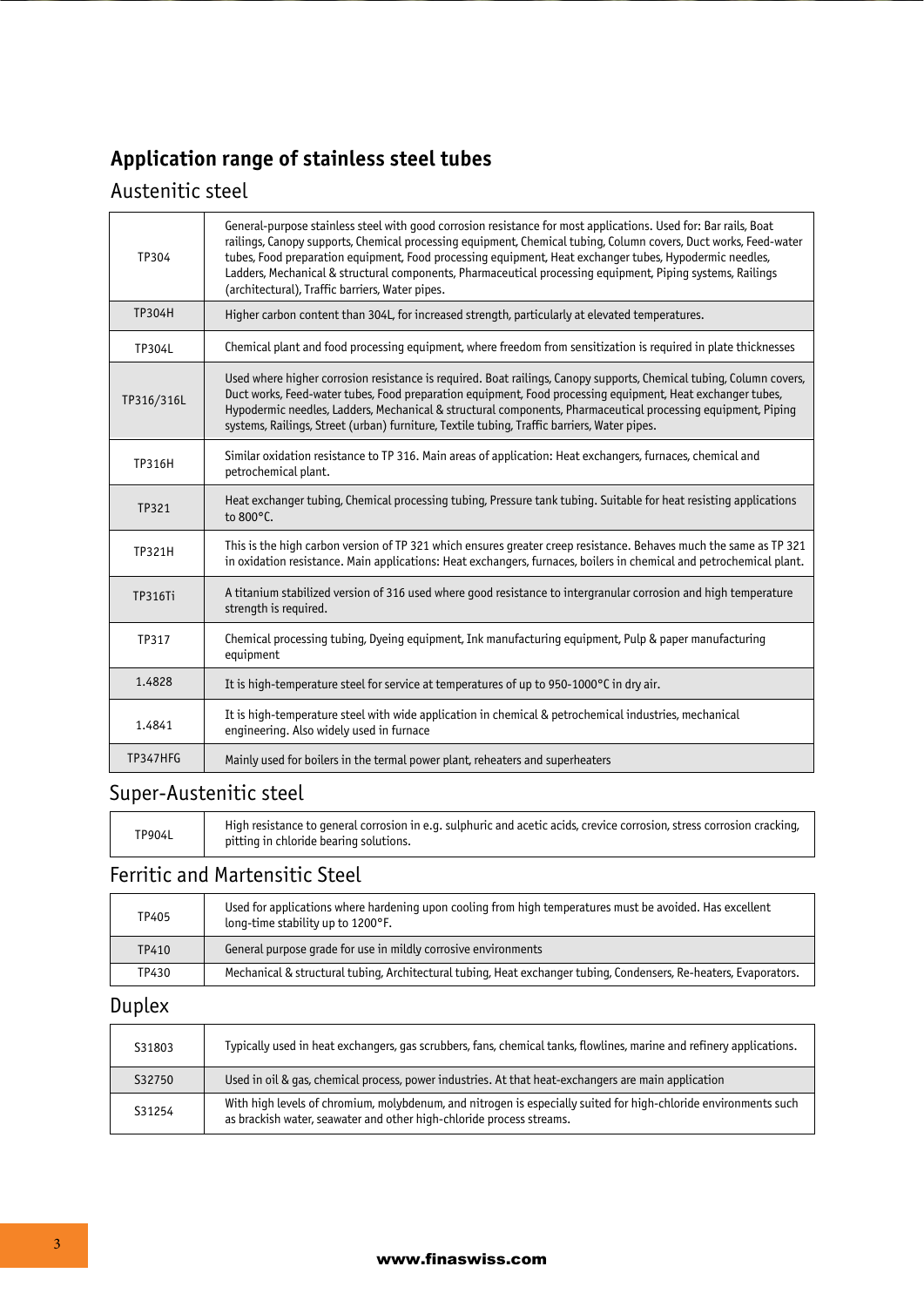# **Chemical Composition**

| Tube<br>Standard<br>Austenitic stainless steels<br>TP 304<br>A269, A213, A312<br>$\leq 0.75$<br>$\leq 2.00$<br>8.00-11.00<br>18.00-20.00<br>$\leq 0.08$<br>$\le 0.040$<br>$\leq 0.030$<br>$\blacksquare$<br>TP 304L<br>8.00-13.00<br>18.00-20.00<br>A269, A213, A312<br>$\leq 0.035$<br>$\leq 0.75$<br>$\leq 2.00$<br>$\le 0.040$<br>$\le 0.030$<br>÷,<br>TP 304N<br>A213, A312<br>$\leq 0.08$<br>$\leq 2.00$<br>$\le 0.040$<br>$\leq 0.030$<br>8.00-11.00<br>18.00-20.00<br>N 0.10-0.16<br>$\leq 0.75$<br>$\overline{\phantom{a}}$<br>8.00-11.00<br><b>TP 304LN</b><br>A269, A213, A312<br>$\leq 2.00$<br>$\le 0.040$<br>18.00-20.00<br>$\overline{\phantom{a}}$<br>$\leq 0.035$<br>$\leq 0.75$<br>$\leq 0.030$<br>N 0.10-0.16<br>$8.00 - 11.00$<br>TP 304H<br>A213, A312<br>$0.04 - 0.10$<br>$\leq 0.75$<br>$\leq 2.00$<br>$\le 0.040$<br>$\leq 0.030$<br>18.00-20.00<br>$\blacksquare$<br>$\overline{\phantom{a}}$<br>11.00-14.00<br>16.00-18.00<br>TP 316<br>A269, A213, A312<br>$\leq 0.08$<br>$\leq 0.75$<br>$\leq 2.00$<br>$\le 0.040$<br>$\le 0.030$<br>2.00-3.00<br>÷,<br>10.00-15.00<br>16.00-18.00<br>TP 316L<br>A269, A213, A312<br>$\leq 0.035$<br>$\leq 0.75$<br>$\leq 2.00$<br>$\le 0.040$<br>$\leq 0.030$<br>2.00-3.00<br><b>TP 316N</b><br>A213, A312<br>$\leq 0.08$<br>$\leq 0.75$<br>$\leq 2.00$<br>$\le 0.040$<br>$\leq 0.030$<br>11.00-14.00<br>16.00-18.00<br>2.00-3.00<br>N 0.10-0.16<br>11.00-14.00<br>TP 316 LN<br>A269, A213, A312<br>$\leq 0.75$<br>$\leq 2.00$<br>$\le 0.040$<br>16.00-18.00<br>2.00-3.00<br>N 0.10-0.16<br>$\leq 0.035$<br>$\leq 0.030$<br>10.00-14.00<br>16.00-18.00<br>TP 316Ti<br>A213, A312<br>$\leq 0.08$<br>$\leq 0.75$<br>$\leq 2.00$<br>$\le 0.040$<br>$\le 0.030$<br>2.00-3.00<br>Ti $5(C+N)-0.70$<br>11.00-14.00<br>TP 316H<br>A213, A312<br>$0.04 - 0.10$<br>$\leq 2.00$<br>$\le 0.040$<br>16.00-18.00<br>2.00-3.00<br>$\leq 0.75$<br>$\le 0.030$<br>$\overline{\phantom{a}}$<br>9.00-13.00<br>TP 321<br>A269, A213, A312<br>$\leq 0.08$<br>$\leq 0.75$<br>$\leq 2.00$<br>$\le 0.040$<br>$\le 0.030$<br>17.00-20.00<br>$Ti > 5xC$ , max $0.60\%$<br>$\overline{\phantom{a}}$<br>TP 321H<br>9.00-13.00<br>17.00-20.00<br>$\overline{\phantom{a}}$<br>$Ti > 5xC$ , max $0.60\%$<br>A213, A312<br>$0.04 - 0.10$<br>$\leq 0.75$<br>$\leq 2.00$<br>$\leq 0.040$<br>$\leq 0.030$<br>TP 317<br>11.00-14.00<br>18.00-20.00<br>A213, A312<br>$\leq 0.08$<br>$\leq 0.75$<br>$\leq 2.00$<br>$\le 0.040$<br>$\le 0.030$<br>3.00-4.00<br>18.00-20.00<br>TP 317L<br>A213, A312<br>$\leq 0.035$<br>$\leq 0.75$<br>$\leq 2.00$<br>$\le 0.040$<br>$\leq 0.030$<br>11.00-15.00<br>3.00-4.00<br>$\overline{\phantom{a}}$<br>TP 310S<br>24.00-26.00<br>A213, A312<br>$\leq 0.08$<br>$\leq 0.75$<br>$\leq 2.00$<br>$\le 0.040$<br>$\le 0.030$<br>19.00-22.00<br>$0.75$ max<br><b>TP 310H</b><br>A213, A312<br>$\leq 2.00$<br>$\le 0.040$<br>19.00-22.00<br>24.00-26.00<br>$\leq 0.10$<br>$\leq 1.0$<br>$\le 0.030$<br>$\overline{\phantom{a}}$<br>9.00-13.00<br>TP 347<br>A269, A213, A312<br>$\leq 0.08$<br>$\leq 0.75$<br>$\leq 2.00$<br>$\le 0.040$<br>$\leq 0.030$<br>17.00-20.00<br>$Co + Ta > 10xC$ , max 1.00%<br><br>9.00-13.00<br><b>TP 347H</b><br>A213, A312<br>$0.04 - 0.10$<br>$\leq 0.75$<br>$\leq 2.00$<br>$\le 0.040$<br>$\leq 0.030$<br>17.00-20.00<br>$Co + Ta > 8xC$ , max 1.00%<br>$\overline{\phantom{a}}$<br>TP 904L<br>A269, A312<br>$\leq 1.0$<br>$\leq 2.00$<br>$\le 0.040$<br>23.00-28.00<br>19.00-23.00<br>4.00-5.00<br>N 0.10, Cu 1.0-2.0<br>$\leq 0.02$<br>$\leq 0.030$<br>EN 10216-5<br>$\leq 0.07$<br>$\leq 2.00$<br>$\le 0.040$<br>$8.0 - 10.5$<br>17.0-19.5<br>0.11<br>1.4301<br>$\leq 1.00$<br>$\leq 0.030$<br>$\overline{\phantom{a}}$<br>1.4306<br>EN 10216-5<br>$\leq 0.03$<br>$\leq 1.00$<br>$\leq 2.00$<br>$\le 0.040$<br>$\le 0.030$<br>10.0-12.0<br>18.0-20.0<br>÷,<br>0.11<br>1.4307<br>EN 10216-5<br>$\leq 0.03$<br>$\leq 1.00$<br>$\leq 2.00$<br>$\le 0.040$<br>$\leq 0.030$<br>$8.0 - 10.0$<br>17.5-19.5<br>0.11<br>$\overline{\phantom{a}}$<br>$0.12 - 0.22$<br>1.4311<br>EN 10216-5<br>$\leq 0.03$<br>$\leq 1.00$<br>$\leq 2.00$<br>$\le 0.040$<br>$\le 0.030$<br>8.5-11.5<br>17.0-19.5<br>$\blacksquare$<br>1.4401<br>EN 10216-5<br>$\leq 0.07$<br>$\leq 1.00$<br>$\leq 2.00$<br>$\le 0.040$<br>$\leq 0.030$<br>10.0-13.0<br>16.5-18.5<br>$2.0 - 2.5$<br>0.11<br>1.4404<br>EN 10216-5<br>$\leq 0.03$<br>$\leq 1.00$<br>$\leq 2.00$<br>$\le 0.040$<br>$\le 0.030$<br>10.0-13.0<br>16.5-18.5<br>$2.0 - 2.5$<br>0.11<br>1.4435<br>EN 10216-5<br>$\leq 2.00$<br>$\le 0.040$<br>12.5-15.0<br>$2.5 - 3.0$<br>$\mathcal{L}^{\mathcal{A}}$<br>$\leq 0.03$<br>$\leq 1.00$<br>$\le 0.030$<br>17.0-19.0<br>1.4429<br>EN 10216-5<br>$\leq 0.03$<br>$\leq 2.00$<br>$\le 0.040$<br>11.0-14.0<br>16.5-18.5<br>$2.5 - 3.0$<br>$0.12 - 0.22$<br>$\leq 1.00$<br>$\le 0.015$<br>$\overline{\phantom{a}}$<br>1.4436<br>10.5-13.0<br>16.5-18.5<br>EN 10216-5<br>$\leq 0.05$<br>$\leq 1.00$<br>$\leq 2.00$<br>$\le 0.040$<br>$\leq 0.030$<br>$2.5 - 3.0$<br>$5*$ C-0.70 |
|--------------------------------------------------------------------------------------------------------------------------------------------------------------------------------------------------------------------------------------------------------------------------------------------------------------------------------------------------------------------------------------------------------------------------------------------------------------------------------------------------------------------------------------------------------------------------------------------------------------------------------------------------------------------------------------------------------------------------------------------------------------------------------------------------------------------------------------------------------------------------------------------------------------------------------------------------------------------------------------------------------------------------------------------------------------------------------------------------------------------------------------------------------------------------------------------------------------------------------------------------------------------------------------------------------------------------------------------------------------------------------------------------------------------------------------------------------------------------------------------------------------------------------------------------------------------------------------------------------------------------------------------------------------------------------------------------------------------------------------------------------------------------------------------------------------------------------------------------------------------------------------------------------------------------------------------------------------------------------------------------------------------------------------------------------------------------------------------------------------------------------------------------------------------------------------------------------------------------------------------------------------------------------------------------------------------------------------------------------------------------------------------------------------------------------------------------------------------------------------------------------------------------------------------------------------------------------------------------------------------------------------------------------------------------------------------------------------------------------------------------------------------------------------------------------------------------------------------------------------------------------------------------------------------------------------------------------------------------------------------------------------------------------------------------------------------------------------------------------------------------------------------------------------------------------------------------------------------------------------------------------------------------------------------------------------------------------------------------------------------------------------------------------------------------------------------------------------------------------------------------------------------------------------------------------------------------------------------------------------------------------------------------------------------------------------------------------------------------------------------------------------------------------------------------------------------------------------------------------------------------------------------------------------------------------------------------------------------------------------------------------------------------------------------------------------------------------------------------------------------------------------------------------------------------------------------------------------------------------------------------------------------------------------------------------------------------------------------------------------------------------------------------------------------------------------------------------------------------------------------------------------------------------------------------------------------------------------------------------------------------------------------------------------------------------------------------------------------------------------------------------------------------------------------------------------------------------------------------------------------------------------------------------------------------------------------------------------------------------------------------------------------------------------|
|                                                                                                                                                                                                                                                                                                                                                                                                                                                                                                                                                                                                                                                                                                                                                                                                                                                                                                                                                                                                                                                                                                                                                                                                                                                                                                                                                                                                                                                                                                                                                                                                                                                                                                                                                                                                                                                                                                                                                                                                                                                                                                                                                                                                                                                                                                                                                                                                                                                                                                                                                                                                                                                                                                                                                                                                                                                                                                                                                                                                                                                                                                                                                                                                                                                                                                                                                                                                                                                                                                                                                                                                                                                                                                                                                                                                                                                                                                                                                                                                                                                                                                                                                                                                                                                                                                                                                                                                                                                                                                                                                                                                                                                                                                                                                                                                                                                                                                                                                                                                                                      |
|                                                                                                                                                                                                                                                                                                                                                                                                                                                                                                                                                                                                                                                                                                                                                                                                                                                                                                                                                                                                                                                                                                                                                                                                                                                                                                                                                                                                                                                                                                                                                                                                                                                                                                                                                                                                                                                                                                                                                                                                                                                                                                                                                                                                                                                                                                                                                                                                                                                                                                                                                                                                                                                                                                                                                                                                                                                                                                                                                                                                                                                                                                                                                                                                                                                                                                                                                                                                                                                                                                                                                                                                                                                                                                                                                                                                                                                                                                                                                                                                                                                                                                                                                                                                                                                                                                                                                                                                                                                                                                                                                                                                                                                                                                                                                                                                                                                                                                                                                                                                                                      |
|                                                                                                                                                                                                                                                                                                                                                                                                                                                                                                                                                                                                                                                                                                                                                                                                                                                                                                                                                                                                                                                                                                                                                                                                                                                                                                                                                                                                                                                                                                                                                                                                                                                                                                                                                                                                                                                                                                                                                                                                                                                                                                                                                                                                                                                                                                                                                                                                                                                                                                                                                                                                                                                                                                                                                                                                                                                                                                                                                                                                                                                                                                                                                                                                                                                                                                                                                                                                                                                                                                                                                                                                                                                                                                                                                                                                                                                                                                                                                                                                                                                                                                                                                                                                                                                                                                                                                                                                                                                                                                                                                                                                                                                                                                                                                                                                                                                                                                                                                                                                                                      |
|                                                                                                                                                                                                                                                                                                                                                                                                                                                                                                                                                                                                                                                                                                                                                                                                                                                                                                                                                                                                                                                                                                                                                                                                                                                                                                                                                                                                                                                                                                                                                                                                                                                                                                                                                                                                                                                                                                                                                                                                                                                                                                                                                                                                                                                                                                                                                                                                                                                                                                                                                                                                                                                                                                                                                                                                                                                                                                                                                                                                                                                                                                                                                                                                                                                                                                                                                                                                                                                                                                                                                                                                                                                                                                                                                                                                                                                                                                                                                                                                                                                                                                                                                                                                                                                                                                                                                                                                                                                                                                                                                                                                                                                                                                                                                                                                                                                                                                                                                                                                                                      |
|                                                                                                                                                                                                                                                                                                                                                                                                                                                                                                                                                                                                                                                                                                                                                                                                                                                                                                                                                                                                                                                                                                                                                                                                                                                                                                                                                                                                                                                                                                                                                                                                                                                                                                                                                                                                                                                                                                                                                                                                                                                                                                                                                                                                                                                                                                                                                                                                                                                                                                                                                                                                                                                                                                                                                                                                                                                                                                                                                                                                                                                                                                                                                                                                                                                                                                                                                                                                                                                                                                                                                                                                                                                                                                                                                                                                                                                                                                                                                                                                                                                                                                                                                                                                                                                                                                                                                                                                                                                                                                                                                                                                                                                                                                                                                                                                                                                                                                                                                                                                                                      |
|                                                                                                                                                                                                                                                                                                                                                                                                                                                                                                                                                                                                                                                                                                                                                                                                                                                                                                                                                                                                                                                                                                                                                                                                                                                                                                                                                                                                                                                                                                                                                                                                                                                                                                                                                                                                                                                                                                                                                                                                                                                                                                                                                                                                                                                                                                                                                                                                                                                                                                                                                                                                                                                                                                                                                                                                                                                                                                                                                                                                                                                                                                                                                                                                                                                                                                                                                                                                                                                                                                                                                                                                                                                                                                                                                                                                                                                                                                                                                                                                                                                                                                                                                                                                                                                                                                                                                                                                                                                                                                                                                                                                                                                                                                                                                                                                                                                                                                                                                                                                                                      |
|                                                                                                                                                                                                                                                                                                                                                                                                                                                                                                                                                                                                                                                                                                                                                                                                                                                                                                                                                                                                                                                                                                                                                                                                                                                                                                                                                                                                                                                                                                                                                                                                                                                                                                                                                                                                                                                                                                                                                                                                                                                                                                                                                                                                                                                                                                                                                                                                                                                                                                                                                                                                                                                                                                                                                                                                                                                                                                                                                                                                                                                                                                                                                                                                                                                                                                                                                                                                                                                                                                                                                                                                                                                                                                                                                                                                                                                                                                                                                                                                                                                                                                                                                                                                                                                                                                                                                                                                                                                                                                                                                                                                                                                                                                                                                                                                                                                                                                                                                                                                                                      |
|                                                                                                                                                                                                                                                                                                                                                                                                                                                                                                                                                                                                                                                                                                                                                                                                                                                                                                                                                                                                                                                                                                                                                                                                                                                                                                                                                                                                                                                                                                                                                                                                                                                                                                                                                                                                                                                                                                                                                                                                                                                                                                                                                                                                                                                                                                                                                                                                                                                                                                                                                                                                                                                                                                                                                                                                                                                                                                                                                                                                                                                                                                                                                                                                                                                                                                                                                                                                                                                                                                                                                                                                                                                                                                                                                                                                                                                                                                                                                                                                                                                                                                                                                                                                                                                                                                                                                                                                                                                                                                                                                                                                                                                                                                                                                                                                                                                                                                                                                                                                                                      |
|                                                                                                                                                                                                                                                                                                                                                                                                                                                                                                                                                                                                                                                                                                                                                                                                                                                                                                                                                                                                                                                                                                                                                                                                                                                                                                                                                                                                                                                                                                                                                                                                                                                                                                                                                                                                                                                                                                                                                                                                                                                                                                                                                                                                                                                                                                                                                                                                                                                                                                                                                                                                                                                                                                                                                                                                                                                                                                                                                                                                                                                                                                                                                                                                                                                                                                                                                                                                                                                                                                                                                                                                                                                                                                                                                                                                                                                                                                                                                                                                                                                                                                                                                                                                                                                                                                                                                                                                                                                                                                                                                                                                                                                                                                                                                                                                                                                                                                                                                                                                                                      |
|                                                                                                                                                                                                                                                                                                                                                                                                                                                                                                                                                                                                                                                                                                                                                                                                                                                                                                                                                                                                                                                                                                                                                                                                                                                                                                                                                                                                                                                                                                                                                                                                                                                                                                                                                                                                                                                                                                                                                                                                                                                                                                                                                                                                                                                                                                                                                                                                                                                                                                                                                                                                                                                                                                                                                                                                                                                                                                                                                                                                                                                                                                                                                                                                                                                                                                                                                                                                                                                                                                                                                                                                                                                                                                                                                                                                                                                                                                                                                                                                                                                                                                                                                                                                                                                                                                                                                                                                                                                                                                                                                                                                                                                                                                                                                                                                                                                                                                                                                                                                                                      |
|                                                                                                                                                                                                                                                                                                                                                                                                                                                                                                                                                                                                                                                                                                                                                                                                                                                                                                                                                                                                                                                                                                                                                                                                                                                                                                                                                                                                                                                                                                                                                                                                                                                                                                                                                                                                                                                                                                                                                                                                                                                                                                                                                                                                                                                                                                                                                                                                                                                                                                                                                                                                                                                                                                                                                                                                                                                                                                                                                                                                                                                                                                                                                                                                                                                                                                                                                                                                                                                                                                                                                                                                                                                                                                                                                                                                                                                                                                                                                                                                                                                                                                                                                                                                                                                                                                                                                                                                                                                                                                                                                                                                                                                                                                                                                                                                                                                                                                                                                                                                                                      |
|                                                                                                                                                                                                                                                                                                                                                                                                                                                                                                                                                                                                                                                                                                                                                                                                                                                                                                                                                                                                                                                                                                                                                                                                                                                                                                                                                                                                                                                                                                                                                                                                                                                                                                                                                                                                                                                                                                                                                                                                                                                                                                                                                                                                                                                                                                                                                                                                                                                                                                                                                                                                                                                                                                                                                                                                                                                                                                                                                                                                                                                                                                                                                                                                                                                                                                                                                                                                                                                                                                                                                                                                                                                                                                                                                                                                                                                                                                                                                                                                                                                                                                                                                                                                                                                                                                                                                                                                                                                                                                                                                                                                                                                                                                                                                                                                                                                                                                                                                                                                                                      |
|                                                                                                                                                                                                                                                                                                                                                                                                                                                                                                                                                                                                                                                                                                                                                                                                                                                                                                                                                                                                                                                                                                                                                                                                                                                                                                                                                                                                                                                                                                                                                                                                                                                                                                                                                                                                                                                                                                                                                                                                                                                                                                                                                                                                                                                                                                                                                                                                                                                                                                                                                                                                                                                                                                                                                                                                                                                                                                                                                                                                                                                                                                                                                                                                                                                                                                                                                                                                                                                                                                                                                                                                                                                                                                                                                                                                                                                                                                                                                                                                                                                                                                                                                                                                                                                                                                                                                                                                                                                                                                                                                                                                                                                                                                                                                                                                                                                                                                                                                                                                                                      |
|                                                                                                                                                                                                                                                                                                                                                                                                                                                                                                                                                                                                                                                                                                                                                                                                                                                                                                                                                                                                                                                                                                                                                                                                                                                                                                                                                                                                                                                                                                                                                                                                                                                                                                                                                                                                                                                                                                                                                                                                                                                                                                                                                                                                                                                                                                                                                                                                                                                                                                                                                                                                                                                                                                                                                                                                                                                                                                                                                                                                                                                                                                                                                                                                                                                                                                                                                                                                                                                                                                                                                                                                                                                                                                                                                                                                                                                                                                                                                                                                                                                                                                                                                                                                                                                                                                                                                                                                                                                                                                                                                                                                                                                                                                                                                                                                                                                                                                                                                                                                                                      |
|                                                                                                                                                                                                                                                                                                                                                                                                                                                                                                                                                                                                                                                                                                                                                                                                                                                                                                                                                                                                                                                                                                                                                                                                                                                                                                                                                                                                                                                                                                                                                                                                                                                                                                                                                                                                                                                                                                                                                                                                                                                                                                                                                                                                                                                                                                                                                                                                                                                                                                                                                                                                                                                                                                                                                                                                                                                                                                                                                                                                                                                                                                                                                                                                                                                                                                                                                                                                                                                                                                                                                                                                                                                                                                                                                                                                                                                                                                                                                                                                                                                                                                                                                                                                                                                                                                                                                                                                                                                                                                                                                                                                                                                                                                                                                                                                                                                                                                                                                                                                                                      |
|                                                                                                                                                                                                                                                                                                                                                                                                                                                                                                                                                                                                                                                                                                                                                                                                                                                                                                                                                                                                                                                                                                                                                                                                                                                                                                                                                                                                                                                                                                                                                                                                                                                                                                                                                                                                                                                                                                                                                                                                                                                                                                                                                                                                                                                                                                                                                                                                                                                                                                                                                                                                                                                                                                                                                                                                                                                                                                                                                                                                                                                                                                                                                                                                                                                                                                                                                                                                                                                                                                                                                                                                                                                                                                                                                                                                                                                                                                                                                                                                                                                                                                                                                                                                                                                                                                                                                                                                                                                                                                                                                                                                                                                                                                                                                                                                                                                                                                                                                                                                                                      |
|                                                                                                                                                                                                                                                                                                                                                                                                                                                                                                                                                                                                                                                                                                                                                                                                                                                                                                                                                                                                                                                                                                                                                                                                                                                                                                                                                                                                                                                                                                                                                                                                                                                                                                                                                                                                                                                                                                                                                                                                                                                                                                                                                                                                                                                                                                                                                                                                                                                                                                                                                                                                                                                                                                                                                                                                                                                                                                                                                                                                                                                                                                                                                                                                                                                                                                                                                                                                                                                                                                                                                                                                                                                                                                                                                                                                                                                                                                                                                                                                                                                                                                                                                                                                                                                                                                                                                                                                                                                                                                                                                                                                                                                                                                                                                                                                                                                                                                                                                                                                                                      |
|                                                                                                                                                                                                                                                                                                                                                                                                                                                                                                                                                                                                                                                                                                                                                                                                                                                                                                                                                                                                                                                                                                                                                                                                                                                                                                                                                                                                                                                                                                                                                                                                                                                                                                                                                                                                                                                                                                                                                                                                                                                                                                                                                                                                                                                                                                                                                                                                                                                                                                                                                                                                                                                                                                                                                                                                                                                                                                                                                                                                                                                                                                                                                                                                                                                                                                                                                                                                                                                                                                                                                                                                                                                                                                                                                                                                                                                                                                                                                                                                                                                                                                                                                                                                                                                                                                                                                                                                                                                                                                                                                                                                                                                                                                                                                                                                                                                                                                                                                                                                                                      |
|                                                                                                                                                                                                                                                                                                                                                                                                                                                                                                                                                                                                                                                                                                                                                                                                                                                                                                                                                                                                                                                                                                                                                                                                                                                                                                                                                                                                                                                                                                                                                                                                                                                                                                                                                                                                                                                                                                                                                                                                                                                                                                                                                                                                                                                                                                                                                                                                                                                                                                                                                                                                                                                                                                                                                                                                                                                                                                                                                                                                                                                                                                                                                                                                                                                                                                                                                                                                                                                                                                                                                                                                                                                                                                                                                                                                                                                                                                                                                                                                                                                                                                                                                                                                                                                                                                                                                                                                                                                                                                                                                                                                                                                                                                                                                                                                                                                                                                                                                                                                                                      |
|                                                                                                                                                                                                                                                                                                                                                                                                                                                                                                                                                                                                                                                                                                                                                                                                                                                                                                                                                                                                                                                                                                                                                                                                                                                                                                                                                                                                                                                                                                                                                                                                                                                                                                                                                                                                                                                                                                                                                                                                                                                                                                                                                                                                                                                                                                                                                                                                                                                                                                                                                                                                                                                                                                                                                                                                                                                                                                                                                                                                                                                                                                                                                                                                                                                                                                                                                                                                                                                                                                                                                                                                                                                                                                                                                                                                                                                                                                                                                                                                                                                                                                                                                                                                                                                                                                                                                                                                                                                                                                                                                                                                                                                                                                                                                                                                                                                                                                                                                                                                                                      |
|                                                                                                                                                                                                                                                                                                                                                                                                                                                                                                                                                                                                                                                                                                                                                                                                                                                                                                                                                                                                                                                                                                                                                                                                                                                                                                                                                                                                                                                                                                                                                                                                                                                                                                                                                                                                                                                                                                                                                                                                                                                                                                                                                                                                                                                                                                                                                                                                                                                                                                                                                                                                                                                                                                                                                                                                                                                                                                                                                                                                                                                                                                                                                                                                                                                                                                                                                                                                                                                                                                                                                                                                                                                                                                                                                                                                                                                                                                                                                                                                                                                                                                                                                                                                                                                                                                                                                                                                                                                                                                                                                                                                                                                                                                                                                                                                                                                                                                                                                                                                                                      |
|                                                                                                                                                                                                                                                                                                                                                                                                                                                                                                                                                                                                                                                                                                                                                                                                                                                                                                                                                                                                                                                                                                                                                                                                                                                                                                                                                                                                                                                                                                                                                                                                                                                                                                                                                                                                                                                                                                                                                                                                                                                                                                                                                                                                                                                                                                                                                                                                                                                                                                                                                                                                                                                                                                                                                                                                                                                                                                                                                                                                                                                                                                                                                                                                                                                                                                                                                                                                                                                                                                                                                                                                                                                                                                                                                                                                                                                                                                                                                                                                                                                                                                                                                                                                                                                                                                                                                                                                                                                                                                                                                                                                                                                                                                                                                                                                                                                                                                                                                                                                                                      |
|                                                                                                                                                                                                                                                                                                                                                                                                                                                                                                                                                                                                                                                                                                                                                                                                                                                                                                                                                                                                                                                                                                                                                                                                                                                                                                                                                                                                                                                                                                                                                                                                                                                                                                                                                                                                                                                                                                                                                                                                                                                                                                                                                                                                                                                                                                                                                                                                                                                                                                                                                                                                                                                                                                                                                                                                                                                                                                                                                                                                                                                                                                                                                                                                                                                                                                                                                                                                                                                                                                                                                                                                                                                                                                                                                                                                                                                                                                                                                                                                                                                                                                                                                                                                                                                                                                                                                                                                                                                                                                                                                                                                                                                                                                                                                                                                                                                                                                                                                                                                                                      |
|                                                                                                                                                                                                                                                                                                                                                                                                                                                                                                                                                                                                                                                                                                                                                                                                                                                                                                                                                                                                                                                                                                                                                                                                                                                                                                                                                                                                                                                                                                                                                                                                                                                                                                                                                                                                                                                                                                                                                                                                                                                                                                                                                                                                                                                                                                                                                                                                                                                                                                                                                                                                                                                                                                                                                                                                                                                                                                                                                                                                                                                                                                                                                                                                                                                                                                                                                                                                                                                                                                                                                                                                                                                                                                                                                                                                                                                                                                                                                                                                                                                                                                                                                                                                                                                                                                                                                                                                                                                                                                                                                                                                                                                                                                                                                                                                                                                                                                                                                                                                                                      |
|                                                                                                                                                                                                                                                                                                                                                                                                                                                                                                                                                                                                                                                                                                                                                                                                                                                                                                                                                                                                                                                                                                                                                                                                                                                                                                                                                                                                                                                                                                                                                                                                                                                                                                                                                                                                                                                                                                                                                                                                                                                                                                                                                                                                                                                                                                                                                                                                                                                                                                                                                                                                                                                                                                                                                                                                                                                                                                                                                                                                                                                                                                                                                                                                                                                                                                                                                                                                                                                                                                                                                                                                                                                                                                                                                                                                                                                                                                                                                                                                                                                                                                                                                                                                                                                                                                                                                                                                                                                                                                                                                                                                                                                                                                                                                                                                                                                                                                                                                                                                                                      |
|                                                                                                                                                                                                                                                                                                                                                                                                                                                                                                                                                                                                                                                                                                                                                                                                                                                                                                                                                                                                                                                                                                                                                                                                                                                                                                                                                                                                                                                                                                                                                                                                                                                                                                                                                                                                                                                                                                                                                                                                                                                                                                                                                                                                                                                                                                                                                                                                                                                                                                                                                                                                                                                                                                                                                                                                                                                                                                                                                                                                                                                                                                                                                                                                                                                                                                                                                                                                                                                                                                                                                                                                                                                                                                                                                                                                                                                                                                                                                                                                                                                                                                                                                                                                                                                                                                                                                                                                                                                                                                                                                                                                                                                                                                                                                                                                                                                                                                                                                                                                                                      |
|                                                                                                                                                                                                                                                                                                                                                                                                                                                                                                                                                                                                                                                                                                                                                                                                                                                                                                                                                                                                                                                                                                                                                                                                                                                                                                                                                                                                                                                                                                                                                                                                                                                                                                                                                                                                                                                                                                                                                                                                                                                                                                                                                                                                                                                                                                                                                                                                                                                                                                                                                                                                                                                                                                                                                                                                                                                                                                                                                                                                                                                                                                                                                                                                                                                                                                                                                                                                                                                                                                                                                                                                                                                                                                                                                                                                                                                                                                                                                                                                                                                                                                                                                                                                                                                                                                                                                                                                                                                                                                                                                                                                                                                                                                                                                                                                                                                                                                                                                                                                                                      |
|                                                                                                                                                                                                                                                                                                                                                                                                                                                                                                                                                                                                                                                                                                                                                                                                                                                                                                                                                                                                                                                                                                                                                                                                                                                                                                                                                                                                                                                                                                                                                                                                                                                                                                                                                                                                                                                                                                                                                                                                                                                                                                                                                                                                                                                                                                                                                                                                                                                                                                                                                                                                                                                                                                                                                                                                                                                                                                                                                                                                                                                                                                                                                                                                                                                                                                                                                                                                                                                                                                                                                                                                                                                                                                                                                                                                                                                                                                                                                                                                                                                                                                                                                                                                                                                                                                                                                                                                                                                                                                                                                                                                                                                                                                                                                                                                                                                                                                                                                                                                                                      |
|                                                                                                                                                                                                                                                                                                                                                                                                                                                                                                                                                                                                                                                                                                                                                                                                                                                                                                                                                                                                                                                                                                                                                                                                                                                                                                                                                                                                                                                                                                                                                                                                                                                                                                                                                                                                                                                                                                                                                                                                                                                                                                                                                                                                                                                                                                                                                                                                                                                                                                                                                                                                                                                                                                                                                                                                                                                                                                                                                                                                                                                                                                                                                                                                                                                                                                                                                                                                                                                                                                                                                                                                                                                                                                                                                                                                                                                                                                                                                                                                                                                                                                                                                                                                                                                                                                                                                                                                                                                                                                                                                                                                                                                                                                                                                                                                                                                                                                                                                                                                                                      |
|                                                                                                                                                                                                                                                                                                                                                                                                                                                                                                                                                                                                                                                                                                                                                                                                                                                                                                                                                                                                                                                                                                                                                                                                                                                                                                                                                                                                                                                                                                                                                                                                                                                                                                                                                                                                                                                                                                                                                                                                                                                                                                                                                                                                                                                                                                                                                                                                                                                                                                                                                                                                                                                                                                                                                                                                                                                                                                                                                                                                                                                                                                                                                                                                                                                                                                                                                                                                                                                                                                                                                                                                                                                                                                                                                                                                                                                                                                                                                                                                                                                                                                                                                                                                                                                                                                                                                                                                                                                                                                                                                                                                                                                                                                                                                                                                                                                                                                                                                                                                                                      |
| 1,4541<br>EN 10216-5<br>$\leq 2.00$<br>$\le 0.040$<br>$9.0 - 12.0$<br>17.0-19.0<br>$\leq 0.08$<br>$\leq 1.00$<br>$\leq 0.015$<br>$\overline{\phantom{a}}$                                                                                                                                                                                                                                                                                                                                                                                                                                                                                                                                                                                                                                                                                                                                                                                                                                                                                                                                                                                                                                                                                                                                                                                                                                                                                                                                                                                                                                                                                                                                                                                                                                                                                                                                                                                                                                                                                                                                                                                                                                                                                                                                                                                                                                                                                                                                                                                                                                                                                                                                                                                                                                                                                                                                                                                                                                                                                                                                                                                                                                                                                                                                                                                                                                                                                                                                                                                                                                                                                                                                                                                                                                                                                                                                                                                                                                                                                                                                                                                                                                                                                                                                                                                                                                                                                                                                                                                                                                                                                                                                                                                                                                                                                                                                                                                                                                                                            |
| EN 10216-5<br>$\leq 0.08$<br>$\leq 1.00$<br>$\leq 2.00$<br>$\le 0.040$<br>$\leq 0.030$<br>10.5-13.5<br>16.5-18.5<br>$2.0 - 2.5$<br>$5*$ C-0.70<br>1.4571                                                                                                                                                                                                                                                                                                                                                                                                                                                                                                                                                                                                                                                                                                                                                                                                                                                                                                                                                                                                                                                                                                                                                                                                                                                                                                                                                                                                                                                                                                                                                                                                                                                                                                                                                                                                                                                                                                                                                                                                                                                                                                                                                                                                                                                                                                                                                                                                                                                                                                                                                                                                                                                                                                                                                                                                                                                                                                                                                                                                                                                                                                                                                                                                                                                                                                                                                                                                                                                                                                                                                                                                                                                                                                                                                                                                                                                                                                                                                                                                                                                                                                                                                                                                                                                                                                                                                                                                                                                                                                                                                                                                                                                                                                                                                                                                                                                                             |
| <b>SEW 470</b><br>1.4828<br>$1.5 - 2.5$<br>$\leq 2.00$<br>$\le 0.045$<br>$\le 0.030$<br>11.0-13.0<br>19.0-21.0<br>$\leq 0.20$<br>$\overline{\phantom{a}}$<br>1.4845                                                                                                                                                                                                                                                                                                                                                                                                                                                                                                                                                                                                                                                                                                                                                                                                                                                                                                                                                                                                                                                                                                                                                                                                                                                                                                                                                                                                                                                                                                                                                                                                                                                                                                                                                                                                                                                                                                                                                                                                                                                                                                                                                                                                                                                                                                                                                                                                                                                                                                                                                                                                                                                                                                                                                                                                                                                                                                                                                                                                                                                                                                                                                                                                                                                                                                                                                                                                                                                                                                                                                                                                                                                                                                                                                                                                                                                                                                                                                                                                                                                                                                                                                                                                                                                                                                                                                                                                                                                                                                                                                                                                                                                                                                                                                                                                                                                                  |
| <b>SEW 470</b><br>$\leq 0.75$<br>$\leq 2.00$<br>$\leq 0.045$<br>$\leq 0.030$<br>19.0-22.0<br>24.0-26.0<br>$\le 0.15$<br>$\overline{\phantom{a}}$<br>$\blacksquare$                                                                                                                                                                                                                                                                                                                                                                                                                                                                                                                                                                                                                                                                                                                                                                                                                                                                                                                                                                                                                                                                                                                                                                                                                                                                                                                                                                                                                                                                                                                                                                                                                                                                                                                                                                                                                                                                                                                                                                                                                                                                                                                                                                                                                                                                                                                                                                                                                                                                                                                                                                                                                                                                                                                                                                                                                                                                                                                                                                                                                                                                                                                                                                                                                                                                                                                                                                                                                                                                                                                                                                                                                                                                                                                                                                                                                                                                                                                                                                                                                                                                                                                                                                                                                                                                                                                                                                                                                                                                                                                                                                                                                                                                                                                                                                                                                                                                   |
| 1.4878<br><b>SEW 470</b><br>$\leq 2.00$<br>$\leq 0.045$<br>$\leq 0.030$<br>$9.0 - 12.0$<br>17.0-19.0<br>$4*$ C-0.80<br>$\le 0.12$<br>$\leq 1.00$<br>$\blacksquare$                                                                                                                                                                                                                                                                                                                                                                                                                                                                                                                                                                                                                                                                                                                                                                                                                                                                                                                                                                                                                                                                                                                                                                                                                                                                                                                                                                                                                                                                                                                                                                                                                                                                                                                                                                                                                                                                                                                                                                                                                                                                                                                                                                                                                                                                                                                                                                                                                                                                                                                                                                                                                                                                                                                                                                                                                                                                                                                                                                                                                                                                                                                                                                                                                                                                                                                                                                                                                                                                                                                                                                                                                                                                                                                                                                                                                                                                                                                                                                                                                                                                                                                                                                                                                                                                                                                                                                                                                                                                                                                                                                                                                                                                                                                                                                                                                                                                   |
| Ferritic stainless steel<br>TP 405<br>A268<br>11.50-13.50<br>Al 0.10-0.30<br>$\leq 0.040$<br>$\leq 0.030$<br>$\overline{\phantom{a}}$                                                                                                                                                                                                                                                                                                                                                                                                                                                                                                                                                                                                                                                                                                                                                                                                                                                                                                                                                                                                                                                                                                                                                                                                                                                                                                                                                                                                                                                                                                                                                                                                                                                                                                                                                                                                                                                                                                                                                                                                                                                                                                                                                                                                                                                                                                                                                                                                                                                                                                                                                                                                                                                                                                                                                                                                                                                                                                                                                                                                                                                                                                                                                                                                                                                                                                                                                                                                                                                                                                                                                                                                                                                                                                                                                                                                                                                                                                                                                                                                                                                                                                                                                                                                                                                                                                                                                                                                                                                                                                                                                                                                                                                                                                                                                                                                                                                                                                |
| $\leq 0.08$<br>$\leq 0.75$<br>$\leq 1.00$<br>$\leq 0.50$<br>A268<br>TP 410<br>$\leq 0.15$<br>$\leq 0.030$<br>11.50-13.50<br>$\leq 0.75$<br>$\leq 1.00$<br>$\leq 0.040$<br>$\leq 0.50$<br>$\blacksquare$                                                                                                                                                                                                                                                                                                                                                                                                                                                                                                                                                                                                                                                                                                                                                                                                                                                                                                                                                                                                                                                                                                                                                                                                                                                                                                                                                                                                                                                                                                                                                                                                                                                                                                                                                                                                                                                                                                                                                                                                                                                                                                                                                                                                                                                                                                                                                                                                                                                                                                                                                                                                                                                                                                                                                                                                                                                                                                                                                                                                                                                                                                                                                                                                                                                                                                                                                                                                                                                                                                                                                                                                                                                                                                                                                                                                                                                                                                                                                                                                                                                                                                                                                                                                                                                                                                                                                                                                                                                                                                                                                                                                                                                                                                                                                                                                                              |
| 16.00-18.00<br>TP 430<br>A268<br>$\leq 0.12$<br>$\leq 0.75$<br>$\leq 1.00$<br>$\leq 0.040$<br>$\leq 0.030$<br>$\leq 0.50$                                                                                                                                                                                                                                                                                                                                                                                                                                                                                                                                                                                                                                                                                                                                                                                                                                                                                                                                                                                                                                                                                                                                                                                                                                                                                                                                                                                                                                                                                                                                                                                                                                                                                                                                                                                                                                                                                                                                                                                                                                                                                                                                                                                                                                                                                                                                                                                                                                                                                                                                                                                                                                                                                                                                                                                                                                                                                                                                                                                                                                                                                                                                                                                                                                                                                                                                                                                                                                                                                                                                                                                                                                                                                                                                                                                                                                                                                                                                                                                                                                                                                                                                                                                                                                                                                                                                                                                                                                                                                                                                                                                                                                                                                                                                                                                                                                                                                                            |
| TP 430Ti<br>A268<br>16.00-19.50<br>Ti 5xC min; 0.75 max<br>$\leq 0.10$<br>$\leq 1.00$<br>$\leq 1.00$<br>$\leq 0.040$<br>$\leq 0.030$<br>$\leq 0.75$<br>۰                                                                                                                                                                                                                                                                                                                                                                                                                                                                                                                                                                                                                                                                                                                                                                                                                                                                                                                                                                                                                                                                                                                                                                                                                                                                                                                                                                                                                                                                                                                                                                                                                                                                                                                                                                                                                                                                                                                                                                                                                                                                                                                                                                                                                                                                                                                                                                                                                                                                                                                                                                                                                                                                                                                                                                                                                                                                                                                                                                                                                                                                                                                                                                                                                                                                                                                                                                                                                                                                                                                                                                                                                                                                                                                                                                                                                                                                                                                                                                                                                                                                                                                                                                                                                                                                                                                                                                                                                                                                                                                                                                                                                                                                                                                                                                                                                                                                             |
| 1.4002<br>EN 10297-2<br>$\leq 0.08$<br>$\leq 1.0$<br>$\leq 1.00$<br>$\leq 0.040$<br>$\leq 0.030$<br>12.0-14.0<br>Al 0.10-0.30<br>$\sim$<br>$\overline{\phantom{a}}$                                                                                                                                                                                                                                                                                                                                                                                                                                                                                                                                                                                                                                                                                                                                                                                                                                                                                                                                                                                                                                                                                                                                                                                                                                                                                                                                                                                                                                                                                                                                                                                                                                                                                                                                                                                                                                                                                                                                                                                                                                                                                                                                                                                                                                                                                                                                                                                                                                                                                                                                                                                                                                                                                                                                                                                                                                                                                                                                                                                                                                                                                                                                                                                                                                                                                                                                                                                                                                                                                                                                                                                                                                                                                                                                                                                                                                                                                                                                                                                                                                                                                                                                                                                                                                                                                                                                                                                                                                                                                                                                                                                                                                                                                                                                                                                                                                                                  |
| 1.4006<br>EN 10297-2<br>$\leq 0.040$<br>11.5-13.5<br>0.08-0.15<br>$\leq 1,0$<br>$\leq 1.50$<br>$\leq 0.030$<br>$\leq 0.75$<br>÷,                                                                                                                                                                                                                                                                                                                                                                                                                                                                                                                                                                                                                                                                                                                                                                                                                                                                                                                                                                                                                                                                                                                                                                                                                                                                                                                                                                                                                                                                                                                                                                                                                                                                                                                                                                                                                                                                                                                                                                                                                                                                                                                                                                                                                                                                                                                                                                                                                                                                                                                                                                                                                                                                                                                                                                                                                                                                                                                                                                                                                                                                                                                                                                                                                                                                                                                                                                                                                                                                                                                                                                                                                                                                                                                                                                                                                                                                                                                                                                                                                                                                                                                                                                                                                                                                                                                                                                                                                                                                                                                                                                                                                                                                                                                                                                                                                                                                                                     |
| 1.4016<br>EN 10297-2<br>$\leq 0.08$<br>$\leq 1.0$<br>$\leq 1.00$<br>$\leq 0.040$<br>$\leq 0.030$<br>16.0-18.0<br>Al 0.10-0.30<br>$\sim$<br>$\overline{\phantom{a}}$                                                                                                                                                                                                                                                                                                                                                                                                                                                                                                                                                                                                                                                                                                                                                                                                                                                                                                                                                                                                                                                                                                                                                                                                                                                                                                                                                                                                                                                                                                                                                                                                                                                                                                                                                                                                                                                                                                                                                                                                                                                                                                                                                                                                                                                                                                                                                                                                                                                                                                                                                                                                                                                                                                                                                                                                                                                                                                                                                                                                                                                                                                                                                                                                                                                                                                                                                                                                                                                                                                                                                                                                                                                                                                                                                                                                                                                                                                                                                                                                                                                                                                                                                                                                                                                                                                                                                                                                                                                                                                                                                                                                                                                                                                                                                                                                                                                                  |
| 1.4510<br>EN 10297-2<br>$\leq 0.05$<br>$\leq 1.00$<br>$\leq 0.040$<br>$\leq 0.030$<br>16.0-18.0<br>$(4(C+N)+0.15) - 0.80$<br>$\leq 1,0$<br>$\blacksquare$<br>$\overline{\phantom{a}}$                                                                                                                                                                                                                                                                                                                                                                                                                                                                                                                                                                                                                                                                                                                                                                                                                                                                                                                                                                                                                                                                                                                                                                                                                                                                                                                                                                                                                                                                                                                                                                                                                                                                                                                                                                                                                                                                                                                                                                                                                                                                                                                                                                                                                                                                                                                                                                                                                                                                                                                                                                                                                                                                                                                                                                                                                                                                                                                                                                                                                                                                                                                                                                                                                                                                                                                                                                                                                                                                                                                                                                                                                                                                                                                                                                                                                                                                                                                                                                                                                                                                                                                                                                                                                                                                                                                                                                                                                                                                                                                                                                                                                                                                                                                                                                                                                                                |
| Duplex stainless steel                                                                                                                                                                                                                                                                                                                                                                                                                                                                                                                                                                                                                                                                                                                                                                                                                                                                                                                                                                                                                                                                                                                                                                                                                                                                                                                                                                                                                                                                                                                                                                                                                                                                                                                                                                                                                                                                                                                                                                                                                                                                                                                                                                                                                                                                                                                                                                                                                                                                                                                                                                                                                                                                                                                                                                                                                                                                                                                                                                                                                                                                                                                                                                                                                                                                                                                                                                                                                                                                                                                                                                                                                                                                                                                                                                                                                                                                                                                                                                                                                                                                                                                                                                                                                                                                                                                                                                                                                                                                                                                                                                                                                                                                                                                                                                                                                                                                                                                                                                                                               |
| S31803<br>A790<br>4.50-6.50<br>2.50-3.50<br>N 0.08-0.20<br>$\leq 0.03$<br>$\leq 1,0$<br>$\leq 2.00$<br>$\leq 0.030$<br>$\leq 0.020$<br>21.0-23.0                                                                                                                                                                                                                                                                                                                                                                                                                                                                                                                                                                                                                                                                                                                                                                                                                                                                                                                                                                                                                                                                                                                                                                                                                                                                                                                                                                                                                                                                                                                                                                                                                                                                                                                                                                                                                                                                                                                                                                                                                                                                                                                                                                                                                                                                                                                                                                                                                                                                                                                                                                                                                                                                                                                                                                                                                                                                                                                                                                                                                                                                                                                                                                                                                                                                                                                                                                                                                                                                                                                                                                                                                                                                                                                                                                                                                                                                                                                                                                                                                                                                                                                                                                                                                                                                                                                                                                                                                                                                                                                                                                                                                                                                                                                                                                                                                                                                                     |
| S32205<br>A790<br>$\leq 0.03$<br>$\leq 1,0$<br>$\leq 2.00$<br>$\leq 0.030$<br>4.50-6.50<br>22.00-23.00<br>3.00-3.50<br>N 0.14-0.20<br>$\leq 0.020$                                                                                                                                                                                                                                                                                                                                                                                                                                                                                                                                                                                                                                                                                                                                                                                                                                                                                                                                                                                                                                                                                                                                                                                                                                                                                                                                                                                                                                                                                                                                                                                                                                                                                                                                                                                                                                                                                                                                                                                                                                                                                                                                                                                                                                                                                                                                                                                                                                                                                                                                                                                                                                                                                                                                                                                                                                                                                                                                                                                                                                                                                                                                                                                                                                                                                                                                                                                                                                                                                                                                                                                                                                                                                                                                                                                                                                                                                                                                                                                                                                                                                                                                                                                                                                                                                                                                                                                                                                                                                                                                                                                                                                                                                                                                                                                                                                                                                   |
| 1.4462<br>10216-5<br>$\leq 2.00$<br>$\leq 0.035$<br>$\leq 0.020$<br>4.50-6.50<br>21.0-23.0<br>2.50-3.50<br>$\leq 0.03$<br>$\leq 1,0$<br>$\sim$                                                                                                                                                                                                                                                                                                                                                                                                                                                                                                                                                                                                                                                                                                                                                                                                                                                                                                                                                                                                                                                                                                                                                                                                                                                                                                                                                                                                                                                                                                                                                                                                                                                                                                                                                                                                                                                                                                                                                                                                                                                                                                                                                                                                                                                                                                                                                                                                                                                                                                                                                                                                                                                                                                                                                                                                                                                                                                                                                                                                                                                                                                                                                                                                                                                                                                                                                                                                                                                                                                                                                                                                                                                                                                                                                                                                                                                                                                                                                                                                                                                                                                                                                                                                                                                                                                                                                                                                                                                                                                                                                                                                                                                                                                                                                                                                                                                                                       |
| Superduplex stainless steel                                                                                                                                                                                                                                                                                                                                                                                                                                                                                                                                                                                                                                                                                                                                                                                                                                                                                                                                                                                                                                                                                                                                                                                                                                                                                                                                                                                                                                                                                                                                                                                                                                                                                                                                                                                                                                                                                                                                                                                                                                                                                                                                                                                                                                                                                                                                                                                                                                                                                                                                                                                                                                                                                                                                                                                                                                                                                                                                                                                                                                                                                                                                                                                                                                                                                                                                                                                                                                                                                                                                                                                                                                                                                                                                                                                                                                                                                                                                                                                                                                                                                                                                                                                                                                                                                                                                                                                                                                                                                                                                                                                                                                                                                                                                                                                                                                                                                                                                                                                                          |
| S32750<br>A790<br>$\leq 0.03$<br>$\leq 1.0$<br>$\leq 0.030$<br>4.50-6.50<br>21.0-23.0<br>2.50-3.50<br>N 0.08-0.20<br>$\leq 2.00$<br>$\leq 0.020$                                                                                                                                                                                                                                                                                                                                                                                                                                                                                                                                                                                                                                                                                                                                                                                                                                                                                                                                                                                                                                                                                                                                                                                                                                                                                                                                                                                                                                                                                                                                                                                                                                                                                                                                                                                                                                                                                                                                                                                                                                                                                                                                                                                                                                                                                                                                                                                                                                                                                                                                                                                                                                                                                                                                                                                                                                                                                                                                                                                                                                                                                                                                                                                                                                                                                                                                                                                                                                                                                                                                                                                                                                                                                                                                                                                                                                                                                                                                                                                                                                                                                                                                                                                                                                                                                                                                                                                                                                                                                                                                                                                                                                                                                                                                                                                                                                                                                     |
| A790<br>S32760<br>$\leq 0.03$<br>$\leq 1.0$<br>$\leq 2.00$<br>$\leq 0.030$<br>$\leq 0.020$<br>4.50-6.50<br>22.00-23.00<br>3.00-3.50<br>N 0.14-0.20                                                                                                                                                                                                                                                                                                                                                                                                                                                                                                                                                                                                                                                                                                                                                                                                                                                                                                                                                                                                                                                                                                                                                                                                                                                                                                                                                                                                                                                                                                                                                                                                                                                                                                                                                                                                                                                                                                                                                                                                                                                                                                                                                                                                                                                                                                                                                                                                                                                                                                                                                                                                                                                                                                                                                                                                                                                                                                                                                                                                                                                                                                                                                                                                                                                                                                                                                                                                                                                                                                                                                                                                                                                                                                                                                                                                                                                                                                                                                                                                                                                                                                                                                                                                                                                                                                                                                                                                                                                                                                                                                                                                                                                                                                                                                                                                                                                                                   |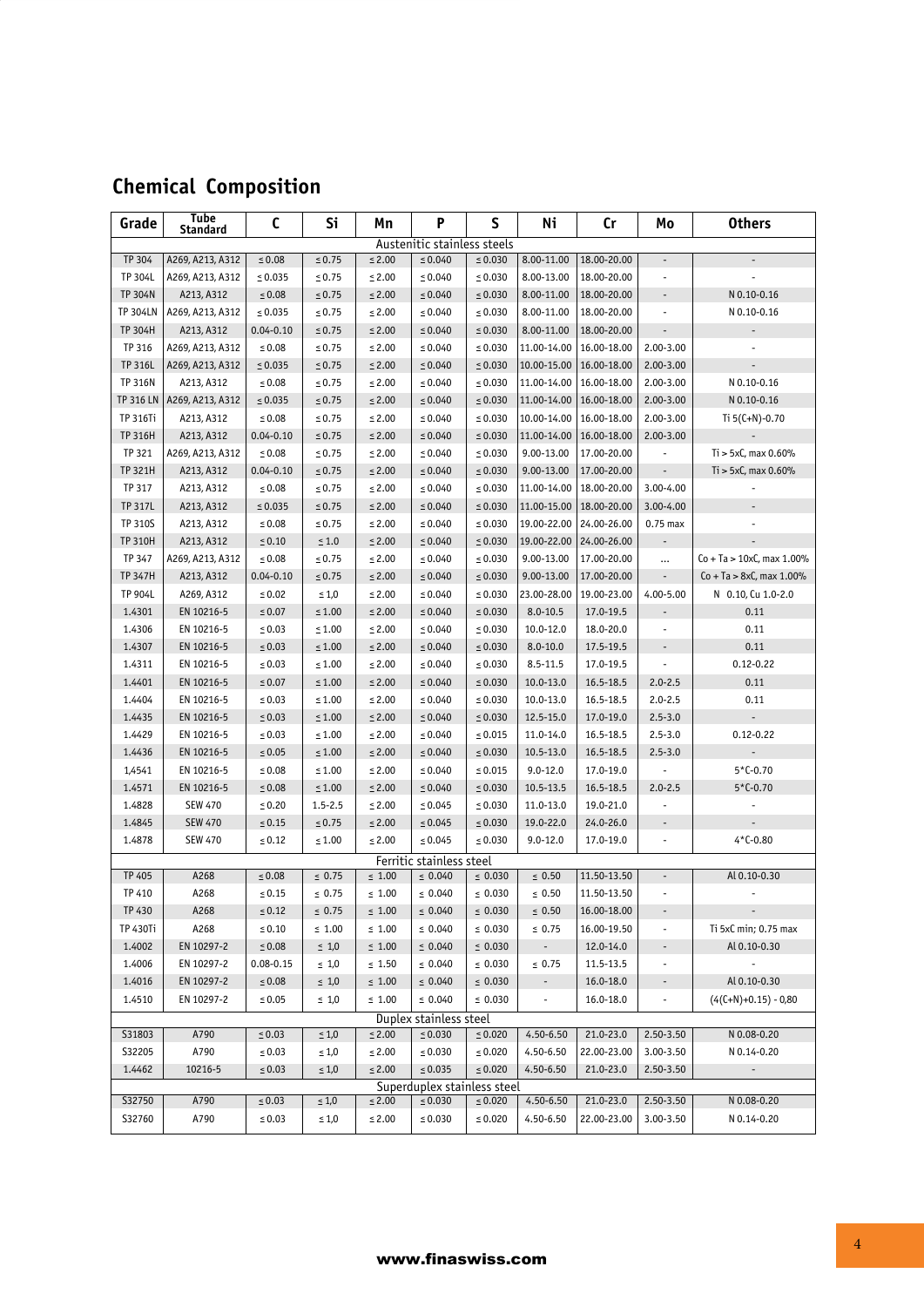### **Seamless tubes**

| <b>Standards:</b> | ASTM A312/A312M, ASME SA-312/SA-312M                            |
|-------------------|-----------------------------------------------------------------|
|                   | Steel grades: TP304/304L/304H, TP321/321H, TP316/316L, TP316Ti, |
|                   | TP347/347H, TP310S*, other grades on agreement                  |

| Outside diameter |       |                   |       |                |       |                |       | Wall thickness |       |                |       |                |       |                |       |      |
|------------------|-------|-------------------|-------|----------------|-------|----------------|-------|----------------|-------|----------------|-------|----------------|-------|----------------|-------|------|
|                  |       | SCH <sub>5S</sub> |       | <b>SCH 10S</b> |       | <b>SCH 40S</b> |       | <b>SCH 80S</b> |       | <b>SCH 120</b> |       | <b>SCH 160</b> |       | <b>SCH XXS</b> |       |      |
| <b>NPS</b>       | inch  | mm                | inch  | mm             | inch  | mm             | inch  | mm             | inch  | mm             | inch  | mm             | inch  | mm             | inch  | mm   |
| 1/8              | 0.405 | 10,3              |       |                | 0,049 | 1,24           | 0,068 | 1.73           | 0.095 | 2,41           |       |                |       |                |       |      |
| 1/4              | 0.540 | 13,72             |       |                | 0,065 | 1,65           | 0,088 | 2,24           | 0,119 | 3,02           |       |                |       |                |       |      |
| 3/8              | 0.675 | 17,15             |       |                | 0.065 | 1.65           | 0.091 | 2.31           | 0.126 | 3.20           |       |                |       |                |       |      |
| 1/2              | 0.840 | 21,34             | 0.065 | 1.65           | 0,083 | 2,11           | 0,109 | 2,77           | 0.147 | 3.73           |       |                | 0.188 | 4.78           |       |      |
| 3/4              | 1.050 | 26,67             | 0.065 | 1,65           | 0,083 | 2,11           | 0,113 | 2,87           | 0,154 | 3,91           |       |                | 0,219 | 5,56           |       |      |
| $\mathbf{1}$     | 1,315 | 33,4              | 0,065 | 1,65           | 0,109 | 2,77           | 0,133 | 3,38           | 0,179 | 4,55           |       |                | 0,250 | 6,35           | 0,358 | 9,09 |
| 11/4             | 1.660 | 42,2              | 0.065 | 1,65           | 0,109 | 2,77           | 0,140 | 3,56           | 0,191 | 4,85           |       |                | 0,250 | 6,35           | 0,382 | 9,7  |
| 11/2             | 1,900 | 48.3              | 0,065 | 1,65           | 0,109 | 2,77           | 0,145 | 3,68           | 0,200 | 5.08           |       |                | 0,281 | 7,14           | 0,400 | 10,2 |
| $\overline{c}$   | 2.375 | 60.3              | 0.065 | 1,65           | 0,109 | 2,77           | 0,154 | 3,91           | 0.218 | 5,54           |       |                | 0.344 | 8,74           | 0.436 | 11,1 |
| 21/2             | 2.875 | 73,0              | 0,083 | 2.11           | 0,120 | 3,05           | 0,203 | 5,16           | 0.276 | 7,01           |       |                | 0.375 | 9,53           | 0,552 | 14   |
| 3                | 3,5   | 88,9              | 0.083 | 2,11           | 0,120 | 3,05           | 0,216 | 5,49           | 0,3   | 7,62           |       |                | 0,438 | 11,1           | 0,6   | 15,2 |
| 31/2             | 4     | 101,6             |       |                | 0,120 | 3,05           | 0,226 | 5,74           | 0,318 | 8.08           |       |                | 0,5   | 12,7           | 0,636 | 16,2 |
| 4                | 4,5   | 114,3             |       |                | 0,120 | 3,05           | 0,237 | 6,02           | 0,337 | 8,56           | 0,38  | 11,1           | 0,531 | 13,5           | 0.674 | 17,1 |
| 5                | 5.563 | 141,3             |       |                |       |                | 0,258 | 6,55           | 0.375 | 9,52           | 0.5   | 12.7           | 0.625 | 15,9           | 0.75  | 19,1 |
| 6                | 6.625 | 168,3             |       |                |       |                | 0,28  | 7,11           | 0,432 | 10,97          | 0,562 | 14.3           | 0.719 | 18,3           | 0.864 | 22   |
| 8                | 8,625 | 219,1             |       |                |       |                | 0,322 | 8,18           | 0,5   | 12,7           | 0.719 | 18.3           | 0,906 | 21             | 0,875 | 22,2 |
| 10               | 10.75 | 273.0             |       |                |       |                | 0,365 | 9.27           | 0,5   | 12,7           |       |                |       |                |       |      |

#### **Permissible Variations in Outside Diameter**

| <b>NPS Designator</b>  | 0ver  |     | Under |     |  |  |
|------------------------|-------|-----|-------|-----|--|--|
|                        | inch  | mm  | inch  | mm  |  |  |
| $1/8 - 1$ , incl       | 0,015 | 0.4 | 0,031 | 0,8 |  |  |
| Over $1$ to $4$ , incl | 0.031 | 0.8 | 0.031 | 0,8 |  |  |
| Over 4 to 8, incl      | 0,062 | 1.6 | 0.031 | 0,8 |  |  |
| Over 8 to 18, incl     | 0.093 | 2.4 | 0.031 | 0,8 |  |  |

#### **Permitted Variations in Wall Thickness**

| <b>NPS Designator</b>             | Over, $\%$ | Under, $%$ |
|-----------------------------------|------------|------------|
| $1/8$ to 2.                       | 20.0       | 12,5       |
| 3 to 18 incl., t/D up to 5% incl. | 22.5       | 12.5       |
| 3 to 18 incl., $t/D > 5%$ incl.   | 15.0       | 12.5       |

### **Standards:** ASTM A790/A790M; ASME SA-790/SA-790M, ASTM A789/A789M, ASME SA-789/SA-789M **Steel grades:** S31803, S32205\*, S32750\*, S32760\* other grades upon agreement

|                  |       |       | <b>Wall thickness</b> |               |                  |                |       |                |       |                |       |                |       |                |          |                |       |       |
|------------------|-------|-------|-----------------------|---------------|------------------|----------------|-------|----------------|-------|----------------|-------|----------------|-------|----------------|----------|----------------|-------|-------|
| Outside diameter |       |       |                       | <b>SCH 5S</b> | <b>SCH 10S</b>   | <b>SCH 30S</b> |       | <b>SCH 40S</b> |       | <b>SCH 80S</b> |       | <b>SCH 120</b> |       | <b>SCH 160</b> |          | <b>SCH XXS</b> |       |       |
| <b>NPS</b>       | inch  | mm    | inch                  | mm            | inch             | mm             | inch  | mm             | inch  | mm             | inch  | mm             | inch  | mm             | inch     | mm             | inch  | mm    |
| 1/8              | 0.405 | 10.29 |                       |               | 0.049            | 1.24           | 0.057 | 1,45           | 0,068 | 1.73           | 0.095 | 2.41           |       |                |          |                |       |       |
| 1/4              | 0.54  | 13.72 |                       |               | 0.065            | 1.65           | 0.073 | 1.85           | 0.088 | 2.24           | 0.119 | 3.02           |       |                |          |                |       |       |
| 3/8              | 0.675 | 17.15 |                       |               | 0.065            | 1.65           | 0,073 | 1,85           | 0.091 | 2.31           | 0.126 | 3.20           |       |                |          |                |       |       |
| 1/2              | 0.84  | 21.34 | 0.065                 | 1.65          | 0,083            | 2.11           | 0,095 | 2,41           | 0,109 | 2,77           | 0,147 | 3,73           |       |                |          |                |       |       |
| 3/4              | 1.05  | 26.67 | 0.065                 | 1.65          | 0,083            | 2,11           | 0,095 | 2,41           | 0,113 | 2,87           | 0,154 | 3,91           |       |                |          |                |       |       |
| $\mathbf{1}$     | 1,315 | 33,4  | 0.065                 | 1,65          | 0,109            | 2.77           | 0,114 | 2,90           | 0,133 | 3,38           | 0,179 | 4,55           |       |                |          |                |       |       |
| 11/4             | 1.660 | 42.2  | 0.065                 | 1,65          | 0,109            | 2.77           | 0,117 | 2,97           | 0.140 | 3.56           | 0.191 | 4,85           |       |                | 0.250    | 6,35           | 0,382 | 9,7   |
| 11/2             | 1.900 | 48.3  | 0.065                 | 1.65          | 0,109            | 2.77           | 0.125 | 3.18           | 0.145 | 3.68           | 0.200 | 5.08           |       |                | 0.281    | 7,14           | 0.400 | 10,15 |
| $\overline{c}$   | 2.375 | 60.3  | 0.065                 | 1.65          | 0,109            | 2,77           | 0,125 | 3,18           | 0,154 | 3,91           | 0,218 | 5,54           |       |                | 0.344    | 8.74           | 0.436 | 11,07 |
| 21/2             | 2.875 | 73.0  | 0.083                 | 2,11          | 0,120            | 3.05           | 0,188 | 4,78           | 0,203 | 5,16           | 0.276 | 7,01           |       |                | 0.375    | 9,53           | 0,552 | 14,02 |
| 3                | 3,5   | 88,9  | 0.083                 | 2.11          | 0,120            | 3.05           | 0,188 | 4,78           | 0,216 | 5,49           | 0.3   | 7,62           |       |                | 0.438    | 11,13          | 0.6   | 15,24 |
| 31/2             | 4     | 101.6 |                       |               | 0.120            | 3.05           | 0.188 | 4.78           | 0.226 | 5.74           | 0.318 | 8.08           |       |                | 0.5      | 12,7           | 0,636 | 16,15 |
| 4                | 4.5   | 114.3 |                       |               |                  |                |       |                | 0.237 | 6.02           | 0.337 | 8.56           | 0,38  | 11,13          | 0,531    | 13,49          | 0,674 | 17,12 |
| 5                | 5.563 | 141,3 |                       |               |                  |                |       |                | 0.258 | 6.55           | 0.375 | 9,52           | 0.5   | 12.7           | 0.625    | 15.88          | 0.75  | 19,05 |
| 6                | 6.625 | 168.3 |                       |               |                  |                |       |                | 0.28  | 7,11           | 0,432 | 10,97          | 0.562 | 14,27          | 0.719    | 18,26          | 0.864 | 21,95 |
| 8                | 8.625 | 219,1 |                       |               |                  |                |       |                |       |                | 0,5   | 12,7           | 0.719 | 18,26          | 0.906    | 21,01          | 0.875 | 22,23 |
| 10               | 10.75 | 273.0 |                       |               |                  |                |       |                |       |                | 0,50  | 12.7           |       |                |          |                |       |       |
| <b>COLD</b>      |       |       |                       |               | H <sub>0</sub> T |                |       |                |       |                |       |                |       |                | COLD&HOT |                |       |       |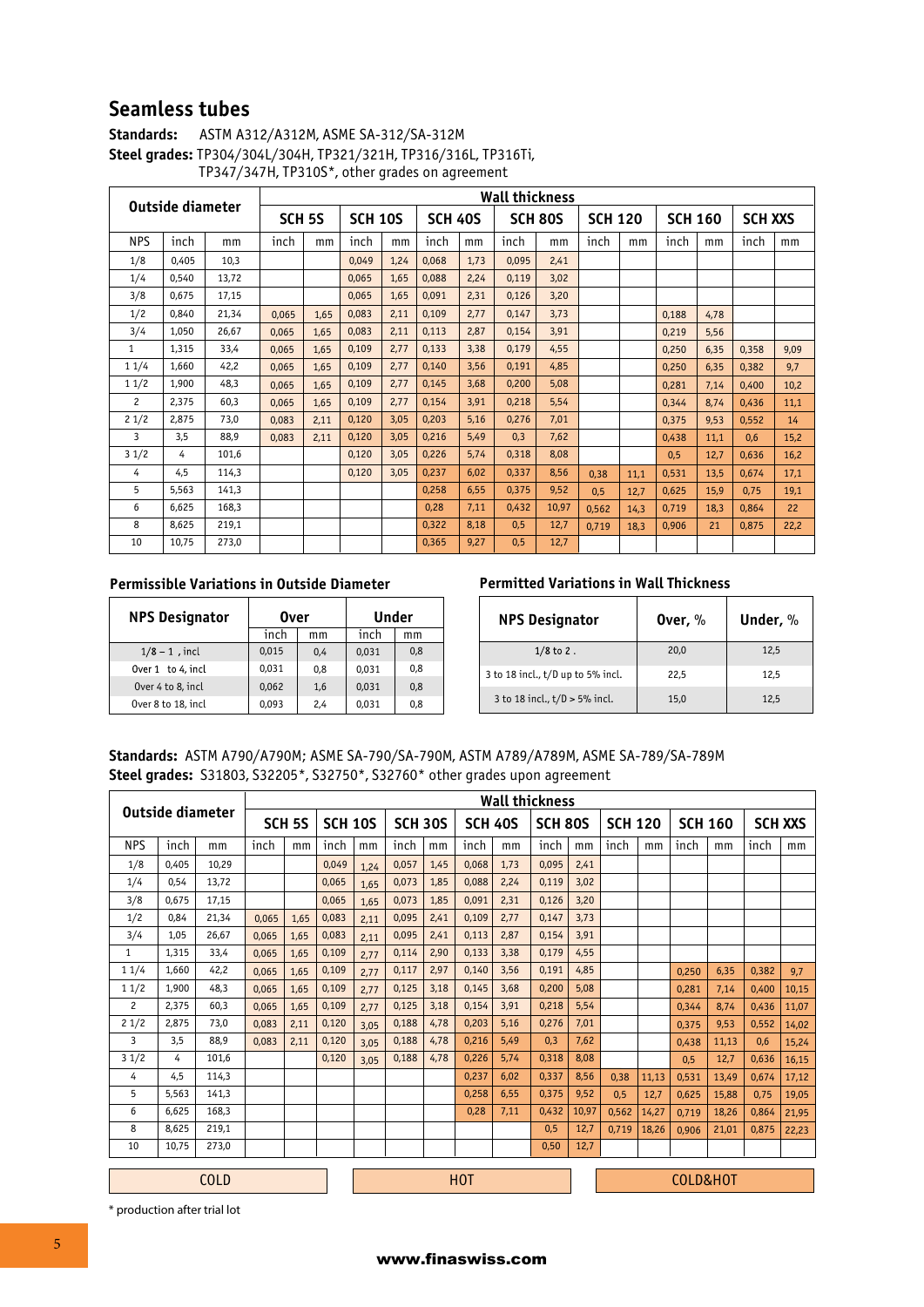#### **Standards:** ASTM A213/A213M, ASME SA-213/SA-213M, ASTM A269/269M **Steel grades:** TP304/304L/304H, TP321/321H, TP316/316L, TP316Ti, TP347/347H, TP310S\*, other grades upon agreement

|                             |                       |     |     |     |      |               |     |       |           |       |            | Wall thickness, mm |        |           |           |              |                     |              |            |             |                      |           |     |     |                 |
|-----------------------------|-----------------------|-----|-----|-----|------|---------------|-----|-------|-----------|-------|------------|--------------------|--------|-----------|-----------|--------------|---------------------|--------------|------------|-------------|----------------------|-----------|-----|-----|-----------------|
|                             | <b>Outside</b>        |     |     |     |      |               |     |       |           |       |            |                    |        |           |           |              |                     |              |            |             |                      |           |     |     |                 |
|                             | diameter              | 0.4 | 0,5 | 0,6 | 0,71 | $0,89 - 0,91$ | 2,0 | $1,2$ | $1,4-1,5$ | $1,6$ | $1,83-1,9$ | $2,0 - 2,03$       | $2,11$ | $2,2-2,3$ | $2,4-2,5$ | $2,6 - 2,64$ | $2,7 - 2,77 - 2,88$ | $3,0 - 3,05$ | $3,18-3,2$ | $3,5 - 3,6$ | $\blacktriangleleft$ | $4,4-4,5$ | LO. | 5,5 | $\mathbf \circ$ |
| in                          | $\mathsf{mm}$         |     |     |     |      |               |     |       |           |       |            |                    |        |           |           |              |                     |              |            |             |                      |           |     |     |                 |
|                             | 4,00                  |     |     |     |      |               |     |       |           |       |            |                    |        |           |           |              |                     |              |            |             |                      |           |     |     |                 |
|                             | 6,00                  |     |     |     |      |               |     |       |           |       |            |                    |        |           |           |              |                     |              |            |             |                      |           |     |     |                 |
| 1/4                         | 6,35                  |     |     |     |      |               |     |       |           |       |            |                    |        |           |           |              |                     |              |            |             |                      |           |     |     |                 |
|                             | 7,00                  |     |     |     |      |               |     |       |           |       |            |                    |        |           |           |              |                     |              |            |             |                      |           |     |     |                 |
| 5/16                        | 7,94                  |     |     |     |      |               |     |       |           |       |            |                    |        |           |           |              |                     |              |            |             |                      |           |     |     |                 |
|                             | 8,00                  |     |     |     |      |               |     |       |           |       |            |                    |        |           |           |              |                     |              |            |             |                      |           |     |     |                 |
|                             | 9,00                  |     |     |     |      |               |     |       |           |       |            |                    |        |           |           |              |                     |              |            |             |                      |           |     |     |                 |
| 3/8                         | 9,53                  |     |     |     |      |               |     |       |           |       |            |                    |        |           |           |              |                     |              |            |             |                      |           |     |     |                 |
|                             | 10,00                 |     |     |     |      |               |     |       |           |       |            |                    |        |           |           |              |                     |              |            |             |                      |           |     |     |                 |
|                             | 10,2                  |     |     |     |      |               |     |       |           |       |            |                    |        |           |           |              |                     |              |            |             |                      |           |     |     |                 |
| 7/16                        | 11,11                 |     |     |     |      |               |     |       |           |       |            |                    |        |           |           |              |                     |              |            |             |                      |           |     |     |                 |
|                             | 12,00                 |     |     |     |      |               |     |       |           |       |            |                    |        |           |           |              |                     |              |            |             |                      |           |     |     |                 |
| $\overline{1/2}$            | 12,7                  |     |     |     |      |               |     |       |           |       |            |                    |        |           |           |              |                     |              |            |             |                      |           |     |     |                 |
|                             | 13,00                 |     |     |     |      |               |     |       |           |       |            |                    |        |           |           |              |                     |              |            |             |                      |           |     |     |                 |
|                             | 13,50                 |     |     |     |      |               |     |       |           |       |            |                    |        |           |           |              |                     |              |            |             |                      |           |     |     |                 |
| 9/16                        | $14,0-14,3$           |     |     |     |      |               |     |       |           |       |            |                    |        |           |           |              |                     |              |            |             |                      |           |     |     |                 |
|                             | 15,0                  |     |     |     |      |               |     |       |           |       |            |                    |        |           |           |              |                     |              |            |             |                      |           |     |     |                 |
| 5/8                         | 15,88                 |     |     |     |      |               |     |       |           |       |            |                    |        |           |           |              |                     |              |            |             |                      |           |     |     |                 |
|                             | 16,00                 |     |     |     |      |               |     |       |           |       |            |                    |        |           |           |              |                     |              |            |             |                      |           |     |     |                 |
| 11/16                       | $17,2-17,5$           |     |     |     |      |               |     |       |           |       |            |                    |        |           |           |              |                     |              |            |             |                      |           |     |     |                 |
| $\frac{3}{4}$               | 18,00<br>$19,0-19,05$ |     |     |     |      |               |     |       |           |       |            |                    |        |           |           |              |                     |              |            |             |                      |           |     |     |                 |
|                             | 20,00                 |     |     |     |      |               |     |       |           |       |            |                    |        |           |           |              |                     |              |            |             |                      |           |     |     |                 |
| 13/16                       | $20,6 - 21,34$        |     |     |     |      |               |     |       |           |       |            |                    |        |           |           |              |                     |              |            |             |                      |           |     |     |                 |
|                             | 22,00                 |     |     |     |      |               |     |       |           |       |            |                    |        |           |           |              |                     |              |            |             |                      |           |     |     |                 |
| $\overline{7/8}$            | 22,23                 |     |     |     |      |               |     |       |           |       |            |                    |        |           |           |              |                     |              |            |             |                      |           |     |     |                 |
| 15/16                       | 23,81                 |     |     |     |      |               |     |       |           |       |            |                    |        |           |           |              |                     |              |            |             |                      |           |     |     |                 |
|                             | 25,00                 |     |     |     |      |               |     |       |           |       |            |                    |        |           |           |              |                     |              |            |             |                      |           |     |     |                 |
| $\overline{1}$              | 25,40                 |     |     |     |      |               |     |       |           |       |            |                    |        |           |           |              |                     |              |            |             |                      |           |     |     |                 |
|                             | 26,70                 |     |     |     |      |               |     |       |           |       |            |                    |        |           |           |              |                     |              |            |             |                      |           |     |     |                 |
|                             | 26,9                  |     |     |     |      |               |     |       |           |       |            |                    |        |           |           |              |                     |              |            |             |                      |           |     |     |                 |
|                             | 28,00                 |     |     |     |      |               |     |       |           |       |            |                    |        |           |           |              |                     |              |            |             |                      |           |     |     |                 |
|                             | 30,00                 |     |     |     |      |               |     |       |           |       |            |                    |        |           |           |              |                     |              |            |             |                      |           |     |     |                 |
| $1 \frac{1}{4}$             | 31,75                 |     |     |     |      |               |     |       |           |       |            |                    |        |           |           |              |                     |              |            |             |                      |           |     |     |                 |
|                             | 32,00                 |     |     |     |      |               |     |       |           |       |            |                    |        |           |           |              |                     |              |            |             |                      |           |     |     |                 |
|                             | 33,40                 |     |     |     |      |               |     |       |           |       |            |                    |        |           |           |              |                     |              |            |             |                      |           |     |     |                 |
|                             | 33,70                 |     |     |     |      |               |     |       |           |       |            |                    |        |           |           |              |                     |              |            |             |                      |           |     |     |                 |
|                             | 35,00                 |     |     |     |      |               |     |       |           |       |            |                    |        |           |           |              |                     |              |            |             |                      |           |     |     |                 |
|                             | 36,00                 |     |     |     |      |               |     |       |           |       |            |                    |        |           |           |              |                     |              |            |             |                      |           |     |     |                 |
| 11/2                        | 38,10                 |     |     |     |      |               |     |       |           |       |            |                    |        |           |           |              |                     |              |            |             |                      |           |     |     |                 |
|                             | 40,00                 |     |     |     |      |               |     |       |           |       |            |                    |        |           |           |              |                     |              |            |             |                      |           |     |     |                 |
|                             | $42,0 - 42,4$         |     |     |     |      |               |     |       |           |       |            |                    |        |           |           |              |                     |              |            |             |                      |           |     |     |                 |
| $1 \frac{3}{4}$             | 44,45                 |     |     |     |      |               |     |       |           |       |            |                    |        |           |           |              |                     |              |            |             |                      |           |     |     |                 |
|                             | $48,0 - 48,3$         |     |     |     |      |               |     |       |           |       |            |                    |        |           |           |              |                     |              |            |             |                      |           |     |     |                 |
| $\overline{2}$              | 50,8                  |     |     |     |      |               |     |       |           |       |            |                    |        |           |           |              |                     |              |            |             |                      |           |     |     |                 |
|                             | $\frac{1}{54}$        |     |     |     |      |               |     |       |           |       |            |                    |        |           |           |              |                     |              |            |             |                      |           |     |     |                 |
|                             | 57                    |     |     |     |      |               |     |       |           |       |            |                    |        |           |           |              |                     |              |            |             |                      |           |     |     |                 |
| $2 \frac{3}{8}$             | $60,3-60,33$          |     |     |     |      |               |     |       |           |       |            |                    |        |           |           |              |                     |              |            |             |                      |           |     |     |                 |
| $\frac{1}{2}$ $\frac{1}{2}$ | 63,5                  |     |     |     |      |               |     |       |           |       |            |                    |        |           |           |              |                     |              |            |             |                      |           |     |     |                 |
| $\frac{1}{2}$ 3/4           | 69,85                 |     |     |     |      |               |     |       |           |       |            |                    |        |           |           |              |                     |              |            |             |                      |           |     |     |                 |
| $\overline{\mathbf{3}}$     | $76,1 - 76,2$         |     |     |     |      |               |     |       |           |       |            |                    |        |           |           |              |                     |              |            |             |                      |           |     |     |                 |

### **Dimensional tolerances for ASTM A213/A213M, ASME SA-213/SA-213M**

| Outside diameter, | Wall thickness, |                    | <b>Tolerance limits of</b> |               |  |  |  |  |
|-------------------|-----------------|--------------------|----------------------------|---------------|--|--|--|--|
| mm                | mm              | $OD.$ mm           | MW WT, %                   | AW WT, %      |  |  |  |  |
| < 25.4            | $0,4-4,5$       | $+0,10$ mm/-0,10mm | $+20\%/-0\%$               | $+10\%/-10\%$ |  |  |  |  |
| 25.4-38.10        | $1,0-6,0$       | $+0.15$ mm/-0.15mm | $+20\%/-0\%$               | $+10\%/-10\%$ |  |  |  |  |
| 38.2-50.80        | $1,2 - 7,0$     | $+0,20$ mm/-0,20mm | $+22\%/-0\%$               | $+10\%/-10\%$ |  |  |  |  |
| 50,90-63,50       | $1,8 - 8,0$     | $+0.25$ mm/-0.25mm | $+22\%/-0\%$               | $+10\%/-10\%$ |  |  |  |  |
| 63,60-76,20       | $2,0 - 8,5$     | $+0.30$ mm/-0.30mm | $+22\%/-0\%$               | $+10\%/-10\%$ |  |  |  |  |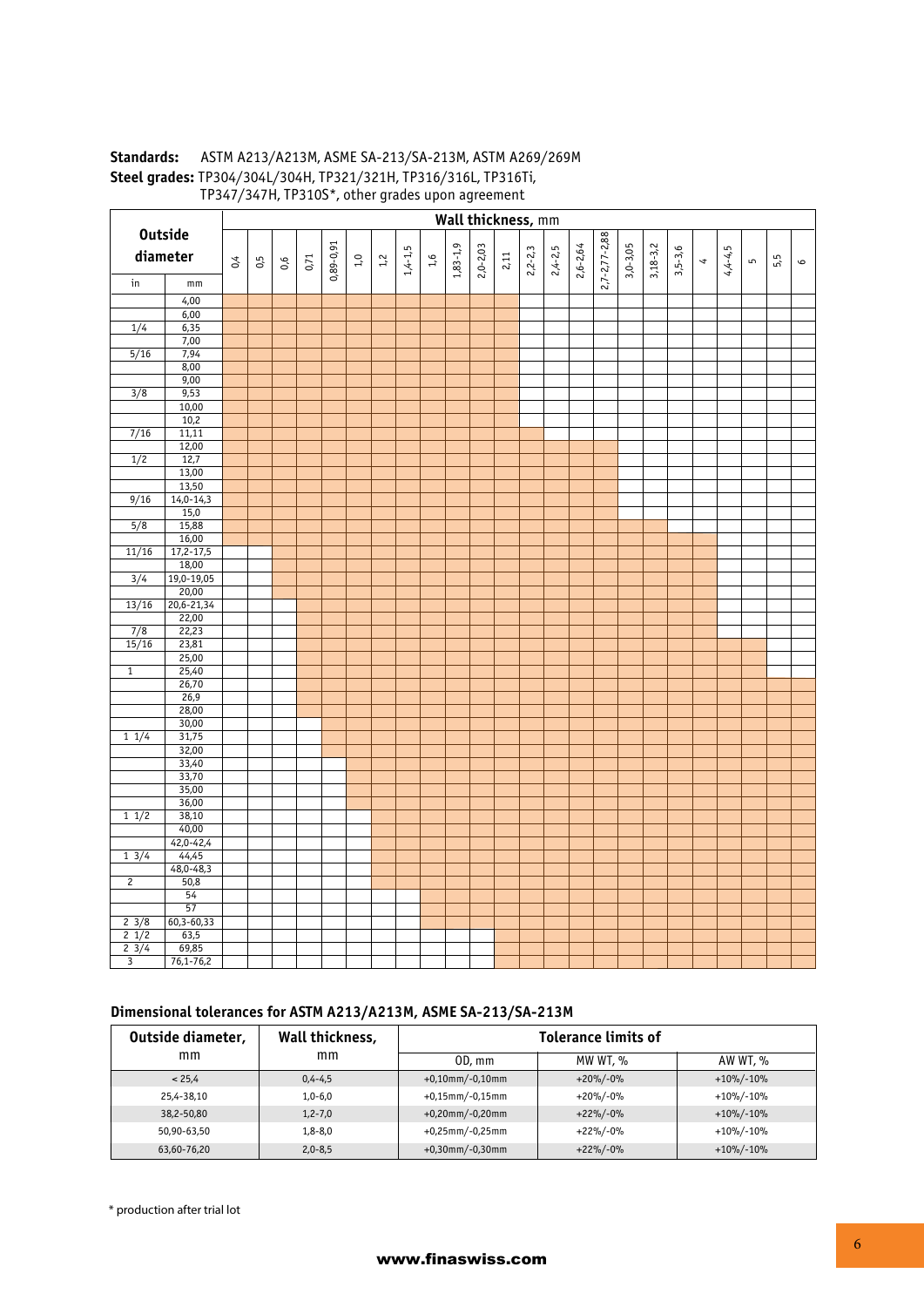|                   |                            |     |     |     |      |             |     |       |             |       |            | Wall thickness, mm |      |             |             |          |                     |            |            |             |                      |           |   |     |           |
|-------------------|----------------------------|-----|-----|-----|------|-------------|-----|-------|-------------|-------|------------|--------------------|------|-------------|-------------|----------|---------------------|------------|------------|-------------|----------------------|-----------|---|-----|-----------|
|                   | <b>Outside</b><br>diameter | 0,4 | 0,5 | 0,6 | 0,71 | $0,89-0,91$ | 1,0 | $1,2$ | $1,4 - 1,5$ | $1,6$ | $1,83-1,9$ | $2,0 - 2,03$       | 2,11 | $2,2 - 2,3$ | $2,4 - 2,5$ | 2,6-2,64 | $2,7 - 2,77 - 2,88$ | $3,0-3,05$ | $3,18-3,2$ | $3,5 - 3,6$ | $\blacktriangleleft$ | $4,4-4,5$ | 5 | 5,5 | $\bullet$ |
| in                | mm                         |     |     |     |      |             |     |       |             |       |            |                    |      |             |             |          |                     |            |            |             |                      |           |   |     |           |
| 1/2               | 12,7                       |     |     |     |      |             |     |       |             |       |            |                    |      |             |             |          |                     |            |            |             |                      |           |   |     |           |
|                   | 13,00                      |     |     |     |      |             |     |       |             |       |            |                    |      |             |             |          |                     |            |            |             |                      |           |   |     |           |
|                   | 13,50                      |     |     |     |      |             |     |       |             |       |            |                    |      |             |             |          |                     |            |            |             |                      |           |   |     |           |
| 9/16              | $14,0-14,3$                |     |     |     |      |             |     |       |             |       |            |                    |      |             |             |          |                     |            |            |             |                      |           |   |     |           |
|                   | 15,0                       |     |     |     |      |             |     |       |             |       |            |                    |      |             |             |          |                     |            |            |             |                      |           |   |     |           |
| 5/8               | 15,88                      |     |     |     |      |             |     |       |             |       |            |                    |      |             |             |          |                     |            |            |             |                      |           |   |     |           |
|                   | 16,00                      |     |     |     |      |             |     |       |             |       |            |                    |      |             |             |          |                     |            |            |             |                      |           |   |     |           |
| 11/16             | $17,2 - 17,5$              |     |     |     |      |             |     |       |             |       |            |                    |      |             |             |          |                     |            |            |             |                      |           |   |     |           |
|                   | 18,00                      |     |     |     |      |             |     |       |             |       |            |                    |      |             |             |          |                     |            |            |             |                      |           |   |     |           |
| 3/4               | 19,0-19,05                 |     |     |     |      |             |     |       |             |       |            |                    |      |             |             |          |                     |            |            |             |                      |           |   |     |           |
|                   | 20,00                      |     |     |     |      |             |     |       |             |       |            |                    |      |             |             |          |                     |            |            |             |                      |           |   |     |           |
| 13/16             | $20,6 - 21,34$             |     |     |     |      |             |     |       |             |       |            |                    |      |             |             |          |                     |            |            |             |                      |           |   |     |           |
| $\overline{7/8}$  | 22,23                      |     |     |     |      |             |     |       |             |       |            |                    |      |             |             |          |                     |            |            |             |                      |           |   |     |           |
| 15/16             | 23,81                      |     |     |     |      |             |     |       |             |       |            |                    |      |             |             |          |                     |            |            |             |                      |           |   |     |           |
|                   | 25,00                      |     |     |     |      |             |     |       |             |       |            |                    |      |             |             |          |                     |            |            |             |                      |           |   |     |           |
| $\overline{1}$    | 25,40                      |     |     |     |      |             |     |       |             |       |            |                    |      |             |             |          |                     |            |            |             |                      |           |   |     |           |
|                   | 26,70                      |     |     |     |      |             |     |       |             |       |            |                    |      |             |             |          |                     |            |            |             |                      |           |   |     |           |
|                   | 26,9                       |     |     |     |      |             |     |       |             |       |            |                    |      |             |             |          |                     |            |            |             |                      |           |   |     |           |
| 11/4              | 31,75                      |     |     |     |      |             |     |       |             |       |            |                    |      |             |             |          |                     |            |            |             |                      |           |   |     |           |
|                   | 33,40                      |     |     |     |      |             |     |       |             |       |            |                    |      |             |             |          |                     |            |            |             |                      |           |   |     |           |
| $1 \frac{1}{2}$   | 38,10                      |     |     |     |      |             |     |       |             |       |            |                    |      |             |             |          |                     |            |            |             |                      |           |   |     |           |
|                   | 40,00                      |     |     |     |      |             |     |       |             |       |            |                    |      |             |             |          |                     |            |            |             |                      |           |   |     |           |
|                   | $42,0 - 42,4$              |     |     |     |      |             |     |       |             |       |            |                    |      |             |             |          |                     |            |            |             |                      |           |   |     |           |
| $1 \frac{3}{4}$   | 44,45                      |     |     |     |      |             |     |       |             |       |            |                    |      |             |             |          |                     |            |            |             |                      |           |   |     |           |
|                   | $48,0 - 48,3$              |     |     |     |      |             |     |       |             |       |            |                    |      |             |             |          |                     |            |            |             |                      |           |   |     |           |
| $\mathbf{2}$      | 50,8                       |     |     |     |      |             |     |       |             |       |            |                    |      |             |             |          |                     |            |            |             |                      |           |   |     |           |
|                   | 54                         |     |     |     |      |             |     |       |             |       |            |                    |      |             |             |          |                     |            |            |             |                      |           |   |     |           |
|                   | $\frac{1}{57}$             |     |     |     |      |             |     |       |             |       |            |                    |      |             |             |          |                     |            |            |             |                      |           |   |     |           |
| 23/8              | $60,3-60,33$               |     |     |     |      |             |     |       |             |       |            |                    |      |             |             |          |                     |            |            |             |                      |           |   |     |           |
| $2 \frac{1}{2}$   | 63,5                       |     |     |     |      |             |     |       |             |       |            |                    |      |             |             |          |                     |            |            |             |                      |           |   |     |           |
| $2 \frac{1}{3}/4$ | 69,85                      |     |     |     |      |             |     |       |             |       |            |                    |      |             |             |          |                     |            |            |             |                      |           |   |     |           |
| $\overline{3}$    | $76,1 - 76,2$              |     |     |     |      |             |     |       |             |       |            |                    |      |             |             |          |                     |            |            |             |                      |           |   |     |           |

### **Standards:** ASTM A268/A268M, ASME SA-268/SA-268M **Steel grades:** TP405\*, TP410, TP430, TP430Ti\*, TP446-1\*, TP446-2\* other grades upon agreement

### **Dimensional tolerances for ASTM A213/A213M, ASME SA-213/SA-213M**

| Outside diameter,<br>inch(mm)                         | Admissible outside<br>diameter tolerance, | Admissible wall<br>thicknes tolerance, | Length tolerance,<br>$inch$ (mm) |          | Thin-wall tubes                  |
|-------------------------------------------------------|-------------------------------------------|----------------------------------------|----------------------------------|----------|----------------------------------|
|                                                       | $inch$ (mm)                               | $\%$                                   | more                             | less     |                                  |
| up to $1/2$ (D<12,7)                                  | $\pm 0.005$ ( $\pm 0.13$ )                | $+0,10$ mm/-0,10mm                     | 1/8(3,2)                         | $\Omega$ |                                  |
| "1/2 up to 1 1/2 excl.<br>$(12,7 \text{ D} < 38,1)$ " | $\pm 0.005$ ( $\pm 0.13$ )                | $+0,15$ mm/-0,15mm                     | 1/8(3,2)                         |          | under 0,065" (1,65mm)<br>nominal |
| "1 1/2 up to 3 1/2 excl.<br>$(38, 1 D < 88, 9)$ "     | $\pm 0.010$ ( $\pm 0.25$ )                | $+0,20$ mm $/$ -0,20mm                 | 3/16(4,8)                        | $\Omega$ | under 0,095" (2,41mm)<br>nominal |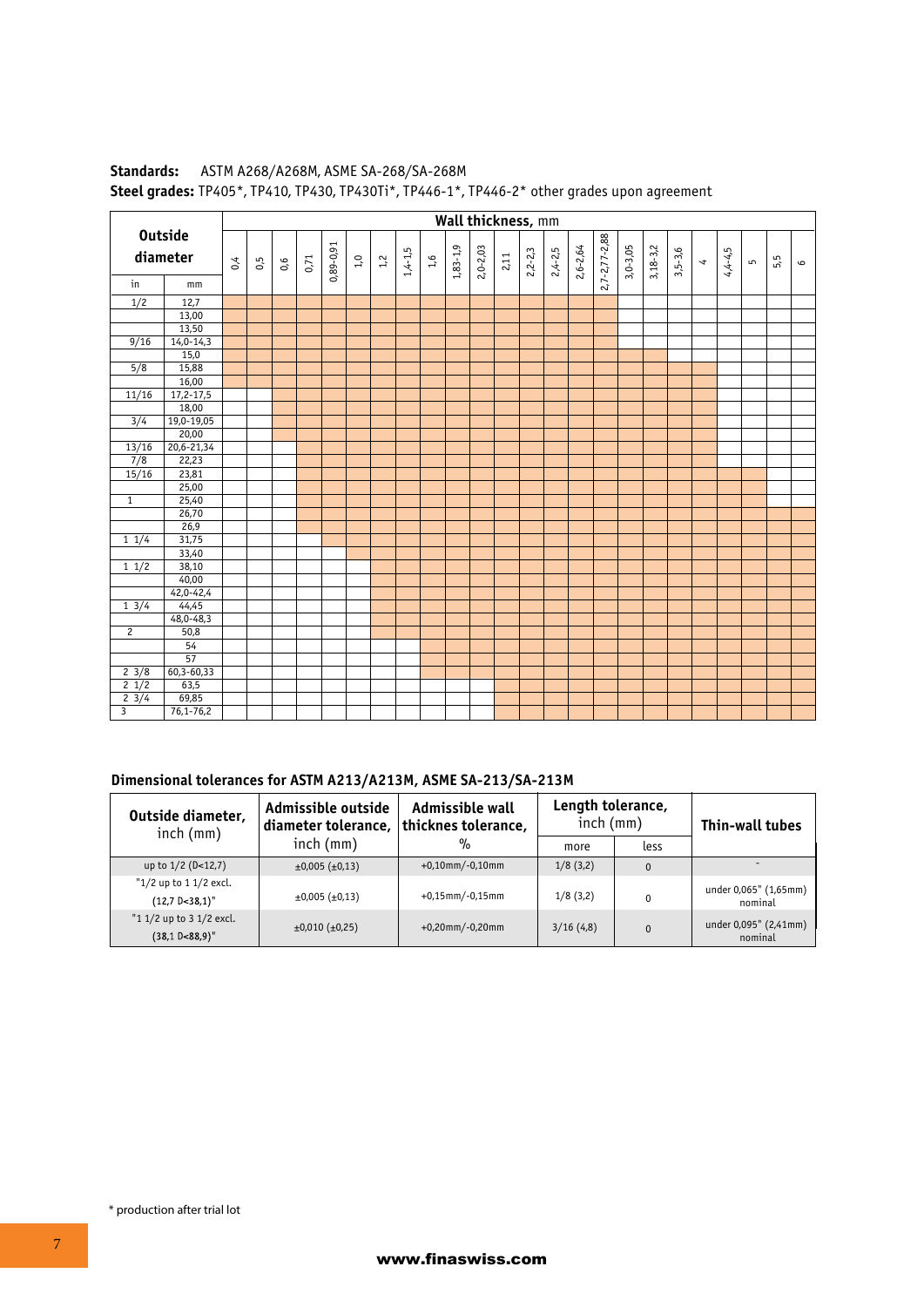| Wall thickness, mm<br>diameter<br>12,5<br>$\frac{14.2}{2}$<br>17,5<br>$\frac{20}{222}$<br>0.5<br>0,6<br>ခြ<br>$12$<br>$1.5\,$<br>16<br>$18$<br>$\frac{1}{2}$<br>2.5<br> 35<br>$\frac{5}{20}$<br>$\frac{3}{2}$<br>3,5<br>4,5<br>$\frac{1}{2}$<br>$\frac{63}{5}$<br>$\frac{8}{8}$<br>3,7<br>47<br>5,4<br>$\overline{z}$<br>$\approx$<br>$\Xi$<br>$\Xi$<br>$\frac{16}{1}$<br>$\frac{1}{2}$ $\frac{1}{2}$ $\frac{1}{2}$<br>$\mathsf{L}\cap$<br>$\infty$<br>$\sim$<br>$\preceq$<br>mm<br>$\overline{\phantom{a}}$<br>4,0<br>5,0<br>6,0<br>6,35<br>8,0<br>9,0<br>10,0<br>10,2<br>11,0<br>12,0<br>12,7<br>13,0<br>13,5<br>14,0<br>15,0<br>16,0<br>17,2<br>18,0<br>19,0<br>20,0<br>21,3<br>22,0<br>24,0<br>25,0<br>25,4<br>26,9<br>28,0<br>30,0<br>31,8<br>32,0<br>33,7<br>35,0<br>38,0<br>40,0<br>42,0<br>42,4<br>42,2<br>44,5<br>48,3<br>50,0<br>51,0<br>54,0<br>57,0<br>60,3<br>63,5<br>70,0<br>76,1<br>82,5<br>88,9<br>101,6<br>108,0<br>114,3<br>127,0<br>133,0<br>139,7<br>$\frac{159,0}{168,3}$<br>219,1<br>245,0<br>273,0<br>cold or hot rolled tubes<br>hot rolled tubes<br>cold rolled tubes | <b>Outside</b> |  |  |  |  |  |  |  |  |  |  |  |  |  |  |  |  |  |  |  |  |  |
|------------------------------------------------------------------------------------------------------------------------------------------------------------------------------------------------------------------------------------------------------------------------------------------------------------------------------------------------------------------------------------------------------------------------------------------------------------------------------------------------------------------------------------------------------------------------------------------------------------------------------------------------------------------------------------------------------------------------------------------------------------------------------------------------------------------------------------------------------------------------------------------------------------------------------------------------------------------------------------------------------------------------------------------------------------------------------------------------|----------------|--|--|--|--|--|--|--|--|--|--|--|--|--|--|--|--|--|--|--|--|--|
|                                                                                                                                                                                                                                                                                                                                                                                                                                                                                                                                                                                                                                                                                                                                                                                                                                                                                                                                                                                                                                                                                                |                |  |  |  |  |  |  |  |  |  |  |  |  |  |  |  |  |  |  |  |  |  |
|                                                                                                                                                                                                                                                                                                                                                                                                                                                                                                                                                                                                                                                                                                                                                                                                                                                                                                                                                                                                                                                                                                |                |  |  |  |  |  |  |  |  |  |  |  |  |  |  |  |  |  |  |  |  |  |
|                                                                                                                                                                                                                                                                                                                                                                                                                                                                                                                                                                                                                                                                                                                                                                                                                                                                                                                                                                                                                                                                                                |                |  |  |  |  |  |  |  |  |  |  |  |  |  |  |  |  |  |  |  |  |  |
|                                                                                                                                                                                                                                                                                                                                                                                                                                                                                                                                                                                                                                                                                                                                                                                                                                                                                                                                                                                                                                                                                                |                |  |  |  |  |  |  |  |  |  |  |  |  |  |  |  |  |  |  |  |  |  |
|                                                                                                                                                                                                                                                                                                                                                                                                                                                                                                                                                                                                                                                                                                                                                                                                                                                                                                                                                                                                                                                                                                |                |  |  |  |  |  |  |  |  |  |  |  |  |  |  |  |  |  |  |  |  |  |
|                                                                                                                                                                                                                                                                                                                                                                                                                                                                                                                                                                                                                                                                                                                                                                                                                                                                                                                                                                                                                                                                                                |                |  |  |  |  |  |  |  |  |  |  |  |  |  |  |  |  |  |  |  |  |  |
|                                                                                                                                                                                                                                                                                                                                                                                                                                                                                                                                                                                                                                                                                                                                                                                                                                                                                                                                                                                                                                                                                                |                |  |  |  |  |  |  |  |  |  |  |  |  |  |  |  |  |  |  |  |  |  |
|                                                                                                                                                                                                                                                                                                                                                                                                                                                                                                                                                                                                                                                                                                                                                                                                                                                                                                                                                                                                                                                                                                |                |  |  |  |  |  |  |  |  |  |  |  |  |  |  |  |  |  |  |  |  |  |
|                                                                                                                                                                                                                                                                                                                                                                                                                                                                                                                                                                                                                                                                                                                                                                                                                                                                                                                                                                                                                                                                                                |                |  |  |  |  |  |  |  |  |  |  |  |  |  |  |  |  |  |  |  |  |  |
|                                                                                                                                                                                                                                                                                                                                                                                                                                                                                                                                                                                                                                                                                                                                                                                                                                                                                                                                                                                                                                                                                                |                |  |  |  |  |  |  |  |  |  |  |  |  |  |  |  |  |  |  |  |  |  |
|                                                                                                                                                                                                                                                                                                                                                                                                                                                                                                                                                                                                                                                                                                                                                                                                                                                                                                                                                                                                                                                                                                |                |  |  |  |  |  |  |  |  |  |  |  |  |  |  |  |  |  |  |  |  |  |
|                                                                                                                                                                                                                                                                                                                                                                                                                                                                                                                                                                                                                                                                                                                                                                                                                                                                                                                                                                                                                                                                                                |                |  |  |  |  |  |  |  |  |  |  |  |  |  |  |  |  |  |  |  |  |  |
|                                                                                                                                                                                                                                                                                                                                                                                                                                                                                                                                                                                                                                                                                                                                                                                                                                                                                                                                                                                                                                                                                                |                |  |  |  |  |  |  |  |  |  |  |  |  |  |  |  |  |  |  |  |  |  |
|                                                                                                                                                                                                                                                                                                                                                                                                                                                                                                                                                                                                                                                                                                                                                                                                                                                                                                                                                                                                                                                                                                |                |  |  |  |  |  |  |  |  |  |  |  |  |  |  |  |  |  |  |  |  |  |
|                                                                                                                                                                                                                                                                                                                                                                                                                                                                                                                                                                                                                                                                                                                                                                                                                                                                                                                                                                                                                                                                                                |                |  |  |  |  |  |  |  |  |  |  |  |  |  |  |  |  |  |  |  |  |  |
|                                                                                                                                                                                                                                                                                                                                                                                                                                                                                                                                                                                                                                                                                                                                                                                                                                                                                                                                                                                                                                                                                                |                |  |  |  |  |  |  |  |  |  |  |  |  |  |  |  |  |  |  |  |  |  |
|                                                                                                                                                                                                                                                                                                                                                                                                                                                                                                                                                                                                                                                                                                                                                                                                                                                                                                                                                                                                                                                                                                |                |  |  |  |  |  |  |  |  |  |  |  |  |  |  |  |  |  |  |  |  |  |
|                                                                                                                                                                                                                                                                                                                                                                                                                                                                                                                                                                                                                                                                                                                                                                                                                                                                                                                                                                                                                                                                                                |                |  |  |  |  |  |  |  |  |  |  |  |  |  |  |  |  |  |  |  |  |  |
|                                                                                                                                                                                                                                                                                                                                                                                                                                                                                                                                                                                                                                                                                                                                                                                                                                                                                                                                                                                                                                                                                                |                |  |  |  |  |  |  |  |  |  |  |  |  |  |  |  |  |  |  |  |  |  |
|                                                                                                                                                                                                                                                                                                                                                                                                                                                                                                                                                                                                                                                                                                                                                                                                                                                                                                                                                                                                                                                                                                |                |  |  |  |  |  |  |  |  |  |  |  |  |  |  |  |  |  |  |  |  |  |
|                                                                                                                                                                                                                                                                                                                                                                                                                                                                                                                                                                                                                                                                                                                                                                                                                                                                                                                                                                                                                                                                                                |                |  |  |  |  |  |  |  |  |  |  |  |  |  |  |  |  |  |  |  |  |  |
|                                                                                                                                                                                                                                                                                                                                                                                                                                                                                                                                                                                                                                                                                                                                                                                                                                                                                                                                                                                                                                                                                                |                |  |  |  |  |  |  |  |  |  |  |  |  |  |  |  |  |  |  |  |  |  |
|                                                                                                                                                                                                                                                                                                                                                                                                                                                                                                                                                                                                                                                                                                                                                                                                                                                                                                                                                                                                                                                                                                |                |  |  |  |  |  |  |  |  |  |  |  |  |  |  |  |  |  |  |  |  |  |
|                                                                                                                                                                                                                                                                                                                                                                                                                                                                                                                                                                                                                                                                                                                                                                                                                                                                                                                                                                                                                                                                                                |                |  |  |  |  |  |  |  |  |  |  |  |  |  |  |  |  |  |  |  |  |  |
|                                                                                                                                                                                                                                                                                                                                                                                                                                                                                                                                                                                                                                                                                                                                                                                                                                                                                                                                                                                                                                                                                                |                |  |  |  |  |  |  |  |  |  |  |  |  |  |  |  |  |  |  |  |  |  |
|                                                                                                                                                                                                                                                                                                                                                                                                                                                                                                                                                                                                                                                                                                                                                                                                                                                                                                                                                                                                                                                                                                |                |  |  |  |  |  |  |  |  |  |  |  |  |  |  |  |  |  |  |  |  |  |
|                                                                                                                                                                                                                                                                                                                                                                                                                                                                                                                                                                                                                                                                                                                                                                                                                                                                                                                                                                                                                                                                                                |                |  |  |  |  |  |  |  |  |  |  |  |  |  |  |  |  |  |  |  |  |  |
|                                                                                                                                                                                                                                                                                                                                                                                                                                                                                                                                                                                                                                                                                                                                                                                                                                                                                                                                                                                                                                                                                                |                |  |  |  |  |  |  |  |  |  |  |  |  |  |  |  |  |  |  |  |  |  |
|                                                                                                                                                                                                                                                                                                                                                                                                                                                                                                                                                                                                                                                                                                                                                                                                                                                                                                                                                                                                                                                                                                |                |  |  |  |  |  |  |  |  |  |  |  |  |  |  |  |  |  |  |  |  |  |
|                                                                                                                                                                                                                                                                                                                                                                                                                                                                                                                                                                                                                                                                                                                                                                                                                                                                                                                                                                                                                                                                                                |                |  |  |  |  |  |  |  |  |  |  |  |  |  |  |  |  |  |  |  |  |  |
|                                                                                                                                                                                                                                                                                                                                                                                                                                                                                                                                                                                                                                                                                                                                                                                                                                                                                                                                                                                                                                                                                                |                |  |  |  |  |  |  |  |  |  |  |  |  |  |  |  |  |  |  |  |  |  |
|                                                                                                                                                                                                                                                                                                                                                                                                                                                                                                                                                                                                                                                                                                                                                                                                                                                                                                                                                                                                                                                                                                |                |  |  |  |  |  |  |  |  |  |  |  |  |  |  |  |  |  |  |  |  |  |
|                                                                                                                                                                                                                                                                                                                                                                                                                                                                                                                                                                                                                                                                                                                                                                                                                                                                                                                                                                                                                                                                                                |                |  |  |  |  |  |  |  |  |  |  |  |  |  |  |  |  |  |  |  |  |  |
|                                                                                                                                                                                                                                                                                                                                                                                                                                                                                                                                                                                                                                                                                                                                                                                                                                                                                                                                                                                                                                                                                                |                |  |  |  |  |  |  |  |  |  |  |  |  |  |  |  |  |  |  |  |  |  |
|                                                                                                                                                                                                                                                                                                                                                                                                                                                                                                                                                                                                                                                                                                                                                                                                                                                                                                                                                                                                                                                                                                |                |  |  |  |  |  |  |  |  |  |  |  |  |  |  |  |  |  |  |  |  |  |
|                                                                                                                                                                                                                                                                                                                                                                                                                                                                                                                                                                                                                                                                                                                                                                                                                                                                                                                                                                                                                                                                                                |                |  |  |  |  |  |  |  |  |  |  |  |  |  |  |  |  |  |  |  |  |  |
|                                                                                                                                                                                                                                                                                                                                                                                                                                                                                                                                                                                                                                                                                                                                                                                                                                                                                                                                                                                                                                                                                                |                |  |  |  |  |  |  |  |  |  |  |  |  |  |  |  |  |  |  |  |  |  |
|                                                                                                                                                                                                                                                                                                                                                                                                                                                                                                                                                                                                                                                                                                                                                                                                                                                                                                                                                                                                                                                                                                |                |  |  |  |  |  |  |  |  |  |  |  |  |  |  |  |  |  |  |  |  |  |
|                                                                                                                                                                                                                                                                                                                                                                                                                                                                                                                                                                                                                                                                                                                                                                                                                                                                                                                                                                                                                                                                                                |                |  |  |  |  |  |  |  |  |  |  |  |  |  |  |  |  |  |  |  |  |  |
|                                                                                                                                                                                                                                                                                                                                                                                                                                                                                                                                                                                                                                                                                                                                                                                                                                                                                                                                                                                                                                                                                                |                |  |  |  |  |  |  |  |  |  |  |  |  |  |  |  |  |  |  |  |  |  |
|                                                                                                                                                                                                                                                                                                                                                                                                                                                                                                                                                                                                                                                                                                                                                                                                                                                                                                                                                                                                                                                                                                |                |  |  |  |  |  |  |  |  |  |  |  |  |  |  |  |  |  |  |  |  |  |
|                                                                                                                                                                                                                                                                                                                                                                                                                                                                                                                                                                                                                                                                                                                                                                                                                                                                                                                                                                                                                                                                                                |                |  |  |  |  |  |  |  |  |  |  |  |  |  |  |  |  |  |  |  |  |  |
|                                                                                                                                                                                                                                                                                                                                                                                                                                                                                                                                                                                                                                                                                                                                                                                                                                                                                                                                                                                                                                                                                                |                |  |  |  |  |  |  |  |  |  |  |  |  |  |  |  |  |  |  |  |  |  |
|                                                                                                                                                                                                                                                                                                                                                                                                                                                                                                                                                                                                                                                                                                                                                                                                                                                                                                                                                                                                                                                                                                |                |  |  |  |  |  |  |  |  |  |  |  |  |  |  |  |  |  |  |  |  |  |
|                                                                                                                                                                                                                                                                                                                                                                                                                                                                                                                                                                                                                                                                                                                                                                                                                                                                                                                                                                                                                                                                                                |                |  |  |  |  |  |  |  |  |  |  |  |  |  |  |  |  |  |  |  |  |  |
|                                                                                                                                                                                                                                                                                                                                                                                                                                                                                                                                                                                                                                                                                                                                                                                                                                                                                                                                                                                                                                                                                                |                |  |  |  |  |  |  |  |  |  |  |  |  |  |  |  |  |  |  |  |  |  |
|                                                                                                                                                                                                                                                                                                                                                                                                                                                                                                                                                                                                                                                                                                                                                                                                                                                                                                                                                                                                                                                                                                |                |  |  |  |  |  |  |  |  |  |  |  |  |  |  |  |  |  |  |  |  |  |
|                                                                                                                                                                                                                                                                                                                                                                                                                                                                                                                                                                                                                                                                                                                                                                                                                                                                                                                                                                                                                                                                                                |                |  |  |  |  |  |  |  |  |  |  |  |  |  |  |  |  |  |  |  |  |  |
|                                                                                                                                                                                                                                                                                                                                                                                                                                                                                                                                                                                                                                                                                                                                                                                                                                                                                                                                                                                                                                                                                                |                |  |  |  |  |  |  |  |  |  |  |  |  |  |  |  |  |  |  |  |  |  |
|                                                                                                                                                                                                                                                                                                                                                                                                                                                                                                                                                                                                                                                                                                                                                                                                                                                                                                                                                                                                                                                                                                |                |  |  |  |  |  |  |  |  |  |  |  |  |  |  |  |  |  |  |  |  |  |
|                                                                                                                                                                                                                                                                                                                                                                                                                                                                                                                                                                                                                                                                                                                                                                                                                                                                                                                                                                                                                                                                                                |                |  |  |  |  |  |  |  |  |  |  |  |  |  |  |  |  |  |  |  |  |  |
|                                                                                                                                                                                                                                                                                                                                                                                                                                                                                                                                                                                                                                                                                                                                                                                                                                                                                                                                                                                                                                                                                                |                |  |  |  |  |  |  |  |  |  |  |  |  |  |  |  |  |  |  |  |  |  |
|                                                                                                                                                                                                                                                                                                                                                                                                                                                                                                                                                                                                                                                                                                                                                                                                                                                                                                                                                                                                                                                                                                |                |  |  |  |  |  |  |  |  |  |  |  |  |  |  |  |  |  |  |  |  |  |
|                                                                                                                                                                                                                                                                                                                                                                                                                                                                                                                                                                                                                                                                                                                                                                                                                                                                                                                                                                                                                                                                                                |                |  |  |  |  |  |  |  |  |  |  |  |  |  |  |  |  |  |  |  |  |  |
|                                                                                                                                                                                                                                                                                                                                                                                                                                                                                                                                                                                                                                                                                                                                                                                                                                                                                                                                                                                                                                                                                                |                |  |  |  |  |  |  |  |  |  |  |  |  |  |  |  |  |  |  |  |  |  |
|                                                                                                                                                                                                                                                                                                                                                                                                                                                                                                                                                                                                                                                                                                                                                                                                                                                                                                                                                                                                                                                                                                |                |  |  |  |  |  |  |  |  |  |  |  |  |  |  |  |  |  |  |  |  |  |
|                                                                                                                                                                                                                                                                                                                                                                                                                                                                                                                                                                                                                                                                                                                                                                                                                                                                                                                                                                                                                                                                                                |                |  |  |  |  |  |  |  |  |  |  |  |  |  |  |  |  |  |  |  |  |  |
|                                                                                                                                                                                                                                                                                                                                                                                                                                                                                                                                                                                                                                                                                                                                                                                                                                                                                                                                                                                                                                                                                                |                |  |  |  |  |  |  |  |  |  |  |  |  |  |  |  |  |  |  |  |  |  |
|                                                                                                                                                                                                                                                                                                                                                                                                                                                                                                                                                                                                                                                                                                                                                                                                                                                                                                                                                                                                                                                                                                |                |  |  |  |  |  |  |  |  |  |  |  |  |  |  |  |  |  |  |  |  |  |
|                                                                                                                                                                                                                                                                                                                                                                                                                                                                                                                                                                                                                                                                                                                                                                                                                                                                                                                                                                                                                                                                                                |                |  |  |  |  |  |  |  |  |  |  |  |  |  |  |  |  |  |  |  |  |  |

#### **Standards:** DIN EN 10216-5 **Steel grades:** 1.4541, 1.4878, 1.4301, 1.4306, 1.4307, 1.4401, 1.4435\*, 1.4571, 1.4404, 1.4436\*, 1.4462, 1.4507\* and other

#### **Dimension tolerances:** Hot deformed tubes:

| <u>HOL GETOLITIEG LUDES:</u> |                 |                                          |                 |                                          |
|------------------------------|-----------------|------------------------------------------|-----------------|------------------------------------------|
| Outside diameter,            |                 | <b>Maximum deviation for OD</b>          |                 | <b>Maximum deviation for WT</b>          |
| mm                           | Tolerance Class | Maximum deviation                        | Tolerance Class | Maximum deviation                        |
|                              |                 |                                          | Τ1              | $\pm 15\%$ or $\pm$ 0,6mm (what more)    |
| $42 \le D \le 219.1$         | D <sub>2</sub>  | $\pm 1.0\%$ or $\pm 0.5$ mm (what more)  | T <sub>2</sub>  | $\pm$ 12,5% or $\pm$ 0,4mm (what more)   |
|                              | D <sub>1</sub>  | $\pm 1.5\%$ or $\pm 0.75$ mm (what more) |                 | $\pm 15\%$ or $\pm$ 0,6mm (what more)    |
| $219.1 \le D \le 273.0$      |                 |                                          | T2              | $\pm 12,5\%$ or $\pm 0,4$ mm (what more) |

|                 | Cold deformed tubes:                     |                 |                                        | Length tolerances: |                          |
|-----------------|------------------------------------------|-----------------|----------------------------------------|--------------------|--------------------------|
|                 | <b>Maximum deviation for OD</b>          |                 | <b>Maximum deviation for WT</b>        | Length L,          | Maximum deviation for L, |
| Tolerance Class | Maximum deviation                        | Tolerance Class | Maximum deviation                      | mm                 | mm                       |
| D <sub>3</sub>  |                                          |                 |                                        | $L \leq 6000$      | $+5$ 0                   |
|                 | $\pm 0.75\%$ or $\pm 0.3$ mm (what more) | T <sub>3</sub>  | $\pm 10\%$ or $\pm$ 0,2mm (what more)  | 6000 < L < 12000   | $+10$ 0                  |
| D <sub>4</sub>  | $\pm 0.5\%$ or $\pm 0.1$ mm (what more)  | T4              | $\pm$ 7,5% or $\pm$ 0,15mm (what more) | L > 12000          | + upon agreement 0       |